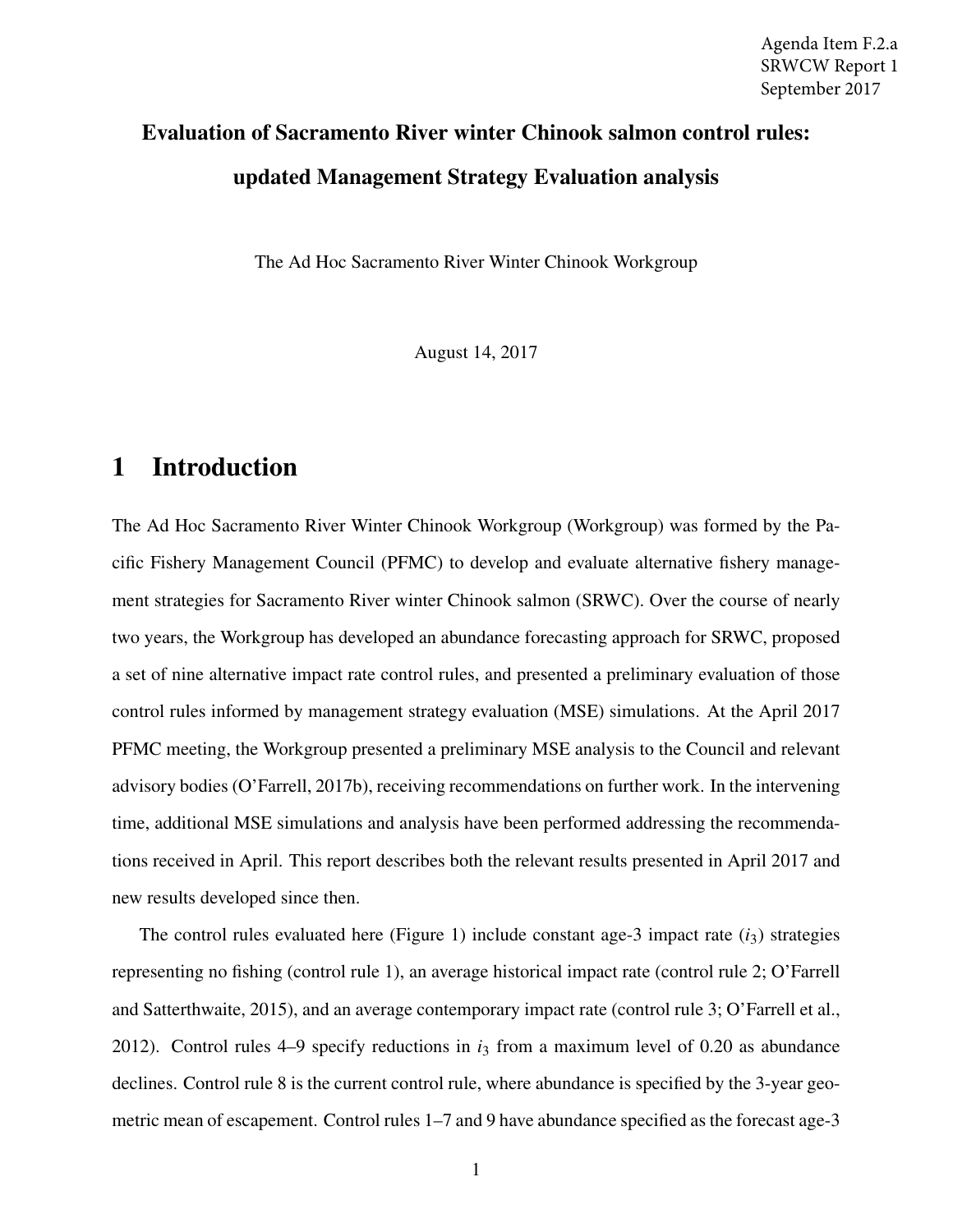escapement in the absence of fisheries  $(E_3^0)$  $^{0,0}_{3}$ ; O'Farrell et al., 2016). Because components of the  $E_3^0$ 3 forecast are uncertain, and that uncertainty is preserved through the forecast model, the resulting  $E_3^0$  $\frac{0}{3}$  forecast is itself a continuous distribution. The median of the  $E_3^0$  $\frac{0}{3}$  forecast distribution was used as the input variable to the control rules for MSE simulations presented in O'Farrell (2017b). In this report we present new results from simulations in which the mode of the  $E_3^0$  $\frac{0}{3}$  forecast distribution is used as the control rule input variable. Distributions of  $E_3^0$  $\frac{0}{3}$  display positive skewness (O'Farrell et al., 2016) and therefore the median exceeds the mode. Differences in conservation benefits and fishery costs were then evaluated for simulations based on the median and mode of the forecast distribution.

The results of four simulation scenarios were presented at the April 2017 PFMC meeting. These scenarios included the Base scenario, the Autocorrelation scenario (temporal autocorrelation in the juvenile survival rate), the Variable productivity scenario (temporal variability in the maximum egg-to-fry survival rate based on river temperature), and the Perfect knowledge scenario (assumes that forecasts of  $E_3^0$  $\frac{0}{3}$  are known without error). In response to recommendations provided in April, we performed new simulations that were elaborations on the Variable productivity scenario. The original Variable productivity scenario assumed that the temperature covariate to the maximum egg-to-fry survival rate was the product of "normal" years that were punctuated by severe droughts. Severe droughts occurred, on average, every 28 years, and elevated river temperatures resulting from that drought lasted for a duration of two years. Alternative Variable productivity scenarios included (1) droughts of longer duration, (2) more frequent droughts, and (3) a climate change scenario where river temperatures were warmer in both drought and nondrought years. Control rules were evaluated under these new variable productivity scenarios with regard to extinct risk and the allowable age-3 impact rate.

The MSE model, and parameter values used in the model, are described in O'Farrell (2017a) and previously in Winship et al. (2012, 2013). The MSE simulations described in this report follow those same methods. Methods used to simulate new variants of the variable productivity scenario are described in the next section.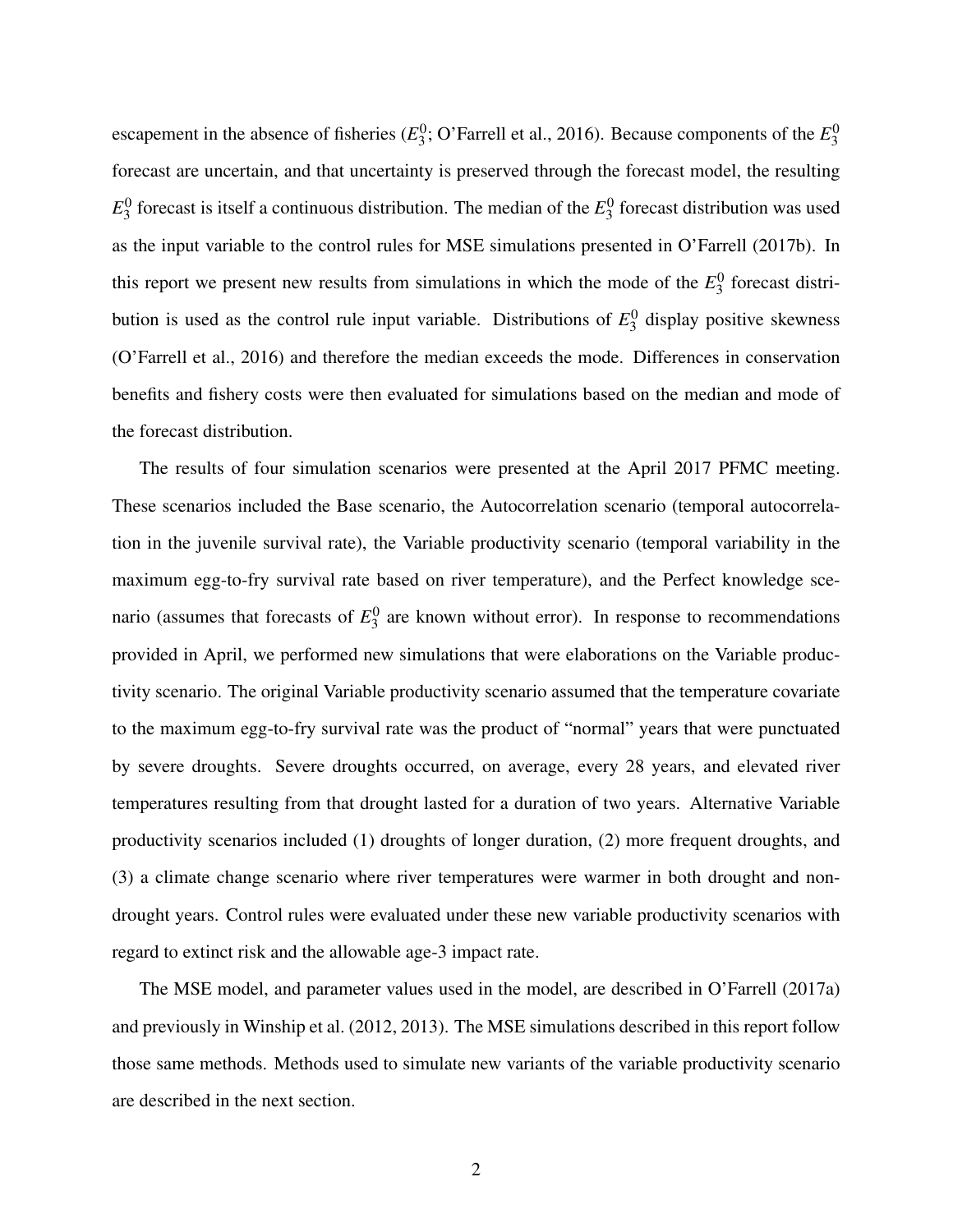

Figure 1. Control rules evaluated through management strategy evaluation. Control rule 8 represents the status quo control rule, which specifies the allowable age-3 impact rate as a function of the three-year geometric mean of spawners. All other control rules specify the allowable impact rate as a function of the predicted age-3 escapement in the absence of fisheries.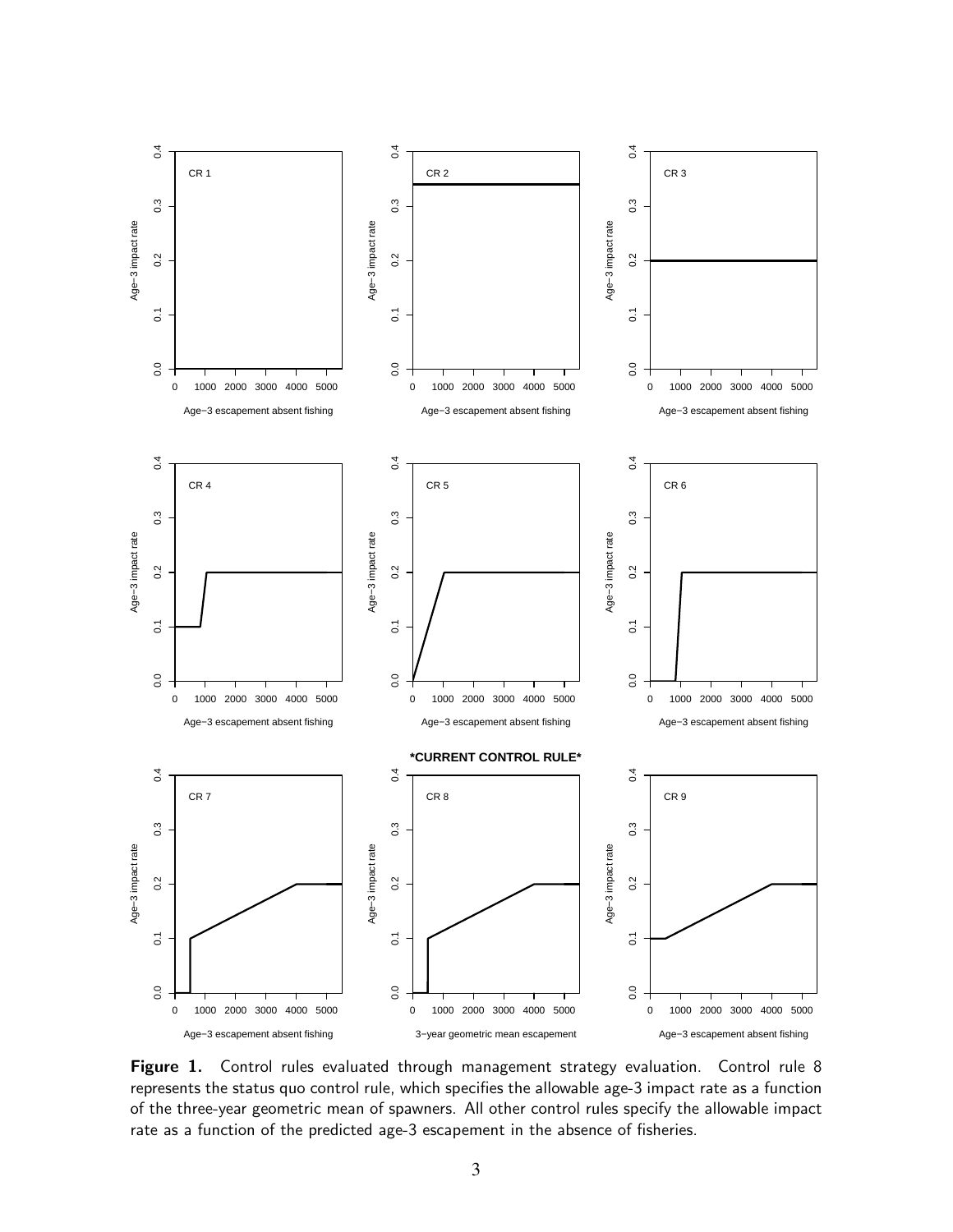Performance of control rules with regard to the SRWC population was evaluated based on the number of spawners and extinction risk criteria developed for Central Valley salmonids (Lindley et al., 2007). Costs to fisheries were evaluated based on the frequency and magnitude of reductions in the allowable impact rate from the maximum level of 0.20 for all abundance-based control rules. In addition to these performance measures presented in the O'Farrell (2017b) report, we also evaluated differences among control rules in the minimum number of spawners observed over simulations, and the simulated response in the number of spawners conditional on spawner abundance falling below a threshold level.

### 2 Methods

Portions of this section are reproduced from O'Farrell (2017a), which provides a comprehensive description of the MSE model.

#### 2.1 Management strategy evaluation

The MSE operating model is structured by age, sex, and origin (natural and hatchery) and has a time step of one year. Abundance of fish in the ocean is indexed on March 1, and spawning adults are assumed to leave the ocean for the river on the last day of February.

Progeny of natural-area spawners experience density-dependent mortality in the transition from egg to fry in the river. The relationship between egg production and fry abundance is described by a Beverton-Holt model that includes a temperature covariate on the productivity parameter (O'Farrell, 2017a). Survival from the fry stage at Red Bluff Diversion Dam (RBDD) to the end of the first year in the ocean is assumed to be density independent. For adult ages 3–4 in the ocean, fishing mortality and natural mortality rates are applied to the March 1 abundance. To determine allowable fishing mortality rates in a simulation year, a forecast of  $E_3^0$  $\frac{1}{3}$  is made from simulated fry data, incorporating observation error, using the *Base* forecast model (O'Farrell et al., 2016). The median or mode of the  $E_3^0$  $\frac{0}{3}$  forecast distribution is then applied to control rules (with the exception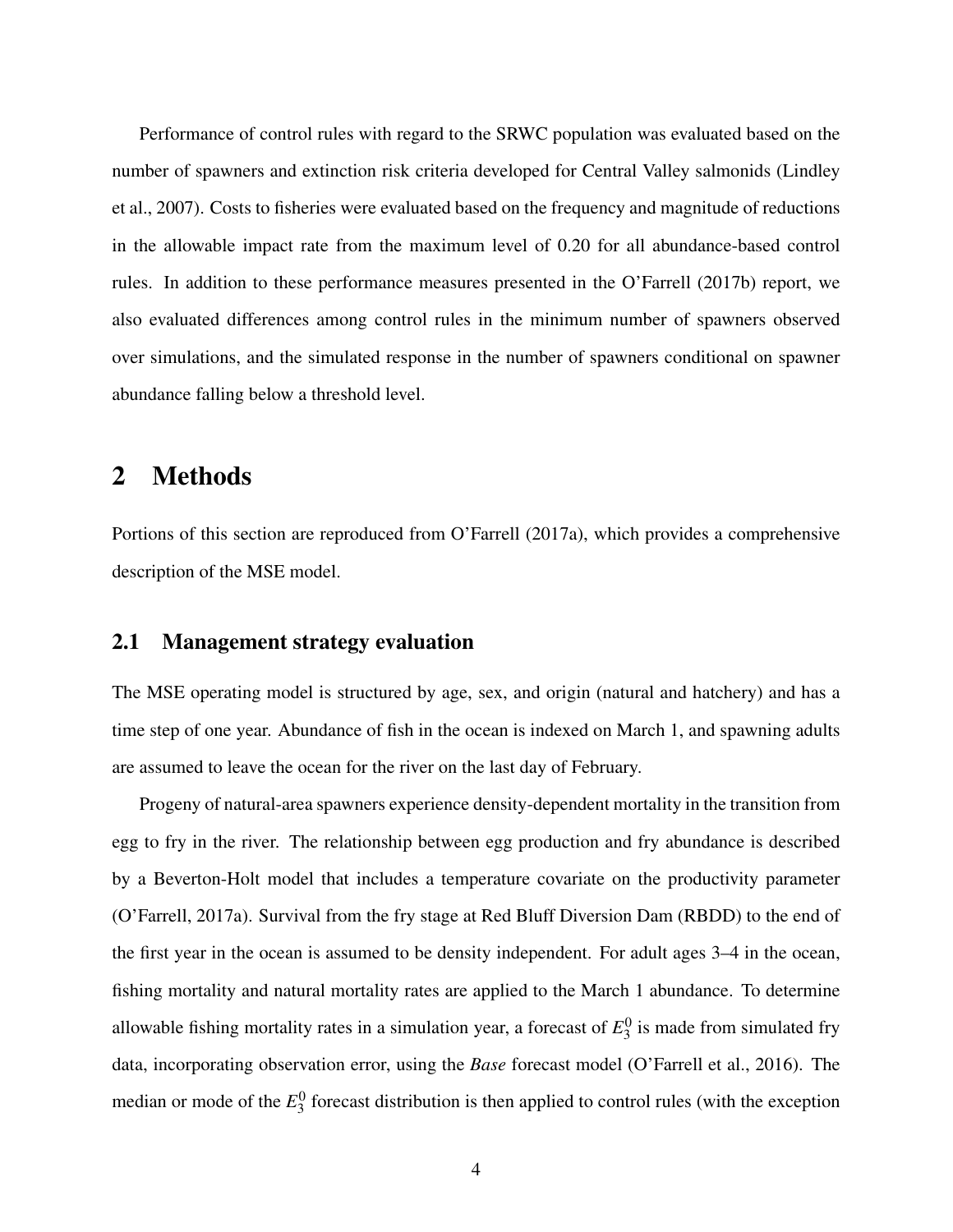of control rule 8) to determine the allowable age-3 impact rate for that year and simulation. The fishing mortality rate realized by the population is a function of the allowable rate, implementation error, and demographic stochasticity. Following the effects of fishing and natural mortality in the ocean, age and sex-specific maturation rates are applied, which determine the fraction of the cohorts that return to the river.

Hatchery-origin fish are tracked separately from natural-origin fish in the simulations, though they experience the same adult natural mortality rates, fishing mortality rates, and maturation rates as natural-origin fish. Survival from the egg to pre-smolt stage and juvenile survival rates differ for hatchery-origin fish.

The MSE results presented in this report are the result of 20,000 simulations of 100 years in duration, performed for each control rule and simulation scenario.

#### 2.2 Simulation scenarios

Base case simulations assume the maximum egg-to-fry survival rate is constant. This is implemented by setting the temperature covariate for the maximum egg-to-fry survival rate parameter in the Beverton-Holt model to the mean level observed from 1998–2015 (69 degree days above 12<sup>°</sup>C; O'Farrell et al., 2016; O'Farrell, 2017a). For the juvenile survival rate, no autocorrelation was assumed ( $\rho = 0$ ).

The following alternative scenarios were also considered. For each of these scenarios, only a single modification from the Base case was made.

The Autocorrelation scenario includes temporal autocorrelation in the juvenile survival rate. An autocorrelation coefficient of  $\rho = 0.5$  was assumed.

The Variable productivity scenario allows the maximum egg-to-fry survival rate to vary from year to year based on river temperature conditions. Simulations were performed for four variants of the Variable productivity scenario. For each variant, the same general procedure was followed. Time series of the temperature covariate to the maximum egg-to-fry survival rate were generated for "normal" years which were punctuated by severe drought years that resulted in higher river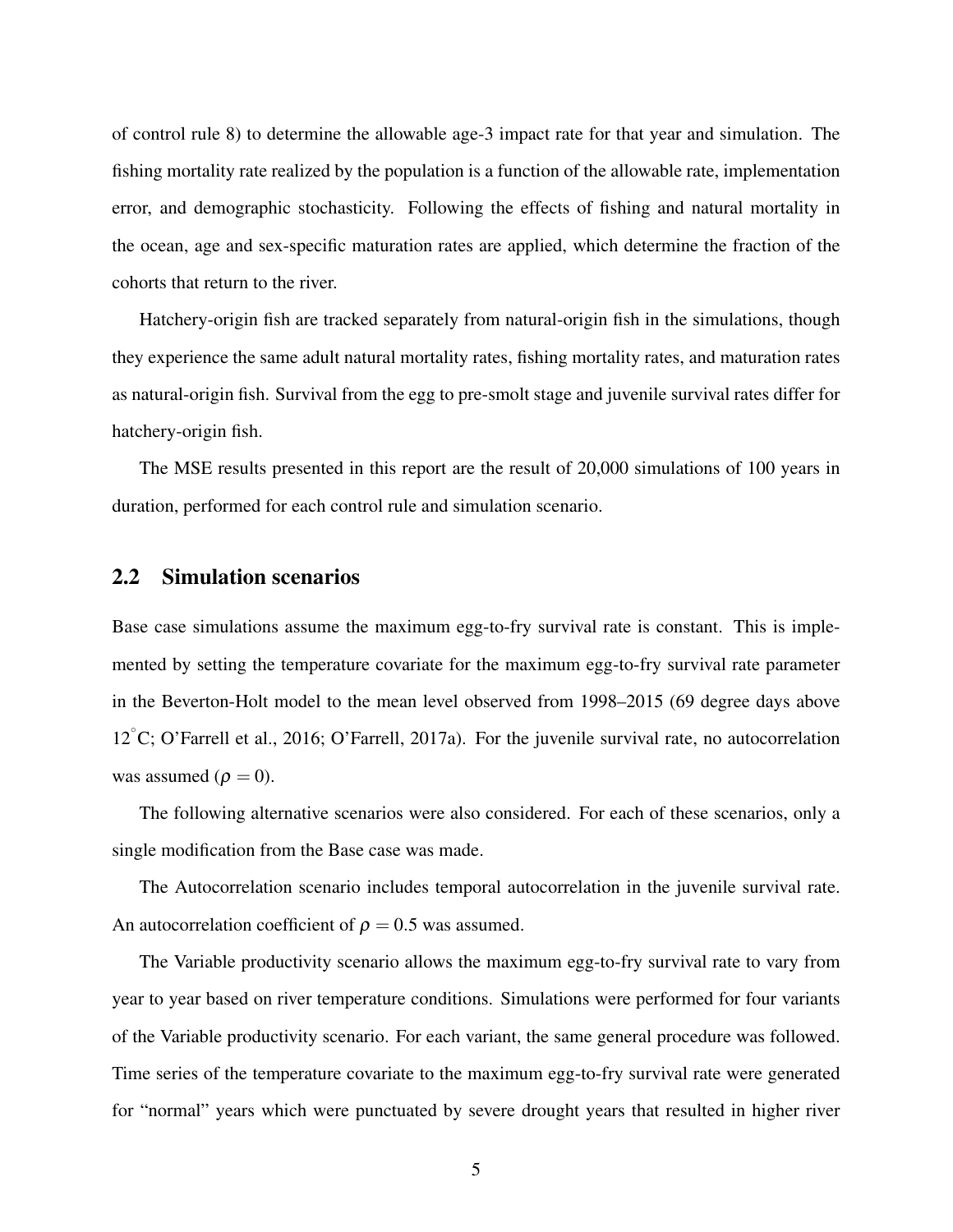temperatures and thus lower maximum egg-to-fry survival rates.

For the first simulation variant, referred to as "Contemporary", normal years are represented by random draws from the observed number of degree days above  $12^{\circ}$ C for the set of years 1998– 2013 and 2016. The values for these years range from 0 to 163 degree days above  $12^{\circ}$ C. None of these years qualify as a "significant event" (drought) by DWR (2015). The temperature covariate in significant drought years is specified by making random draws from the observed number of degree days above  $12^{\circ}$ C for years 2014–2015. The values for these two years are 339 and 304 degree days above  $12^{\circ}$ C. Significant drought events were assumed to be two years in duration, and the time between the initiation of drought events was assumed to follow a Poisson process. The waiting time between drought events in each simulation was defined by a random draw from a Poisson distribution with  $\lambda = 28$  years, the mean duration of time between the initial years of significant drought events (DWR, 2015). To define the first drought event during the 100 year time series, a draw is made from a uniform distribution defined over the time interval (1, 28). Following this initial drought event, the timing of subsequent drought events is determined by the Poisson process.

The second simulation variant for the Variable productivity scenario is referred to as "Longer droughts". The procedure for this variant is equivalent to the Contemporary variant with the exception that droughts are four years in duration rather than two years.

The third simulation variant for the Variable productivity scenario is referred to as "Frequent droughts". The procedure for this variant is equivalent to the Contemporary variant with the exception that the mean waiting time between initiation of drought events is  $\lambda = 14$  years.

The fourth simulation variant is referred to as "Climate change". The procedure for this variant is equivalent to the Contemporary case with the exception that normal and drought years are represented by random draws from model-based values of the number of degree days above 12 $^{\circ}{\rm C}$ derived from downscaled climate projections. Ensemble climate projections were created based on the Intergovernmental Panel on Climate Change's (IPCC) fourth assessment report (IPCC, 2007). The ensemble used was a central tendency ensemble with regard to projected changes in precipi-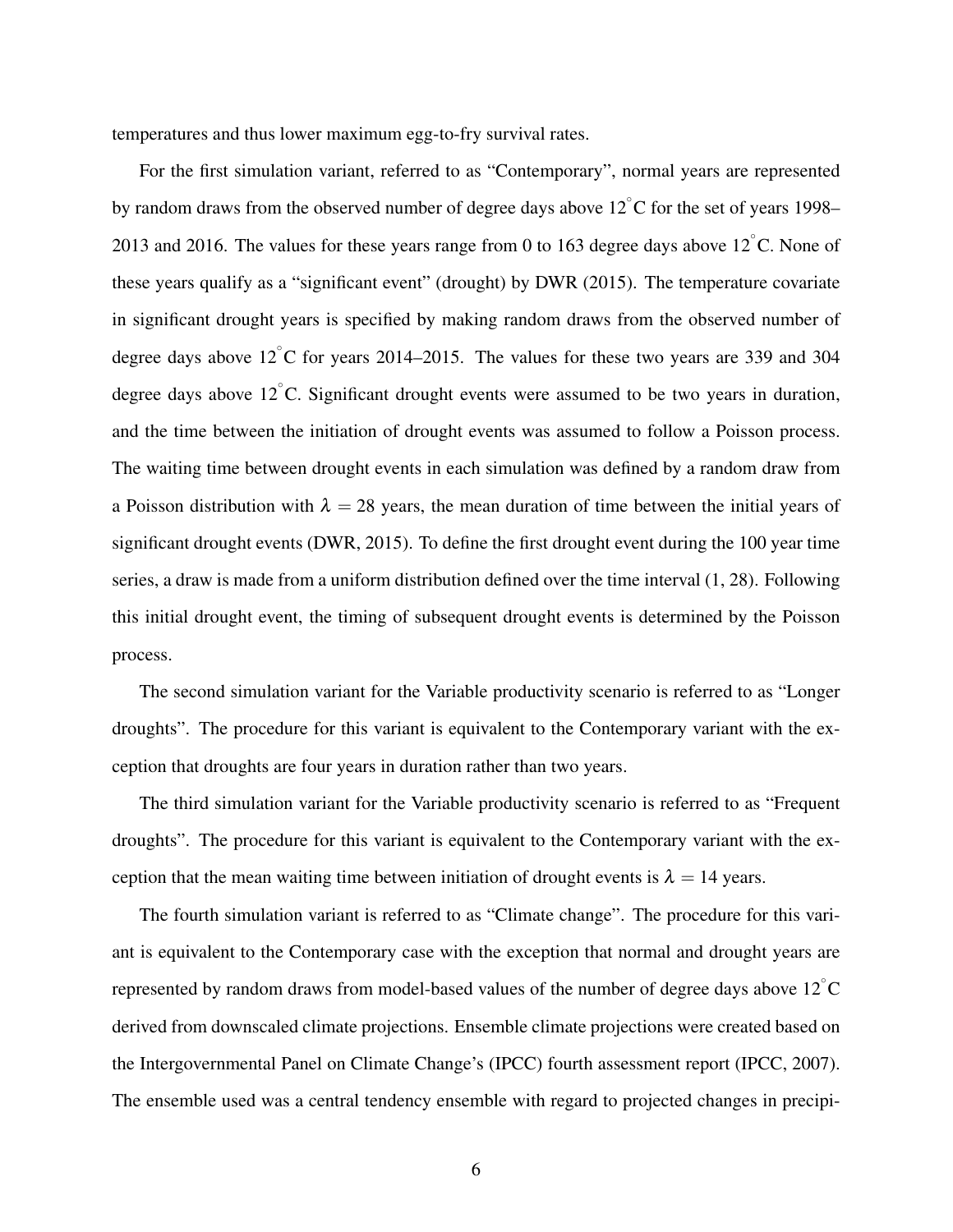

Figure 2. A single random example of the time series of the river temperature covariate to the maximum egg-to-fry survival rate parameter for the four variants of the Variable productivity scenario.

tation and air temperature downscaled to a spatial resolution of 12 km. This ensemble projection provided inputs to a hydrological model (HEC5Q) used to simulate daily Sacramento River water temperatures over years 1921-2003 (see ICF International, 2016, Appendix 5C). Simulated degree day data used for the MSE simulations described in this report were provided by Sara John (*Personal communication*, May 9, 2017). Under the climate change variant, the temperature covariate values for normal years range from 5 to 251 degree days above  $12^{\circ}$ C. The temperature covariate values for drought years ranged from 377 to 643 degree days above  $12^{\circ}$ C.

Figure 2 provides single random time series examples of the river temperature covariate for each of the four Variable productivity simulation variants.

Finally, the Perfect knowledge scenario assumes that forecasts of  $E_3^0$  $\frac{1}{3}$  are made without error.

#### 2.3 Performance measures

The following performance measures were used to evaluate the conservation benefits and fishery costs of the alternative control rules.

1. The mean and 95 percent interval of spawner abundance in the final year of the 20,000 simulations  $(t = 100)$ .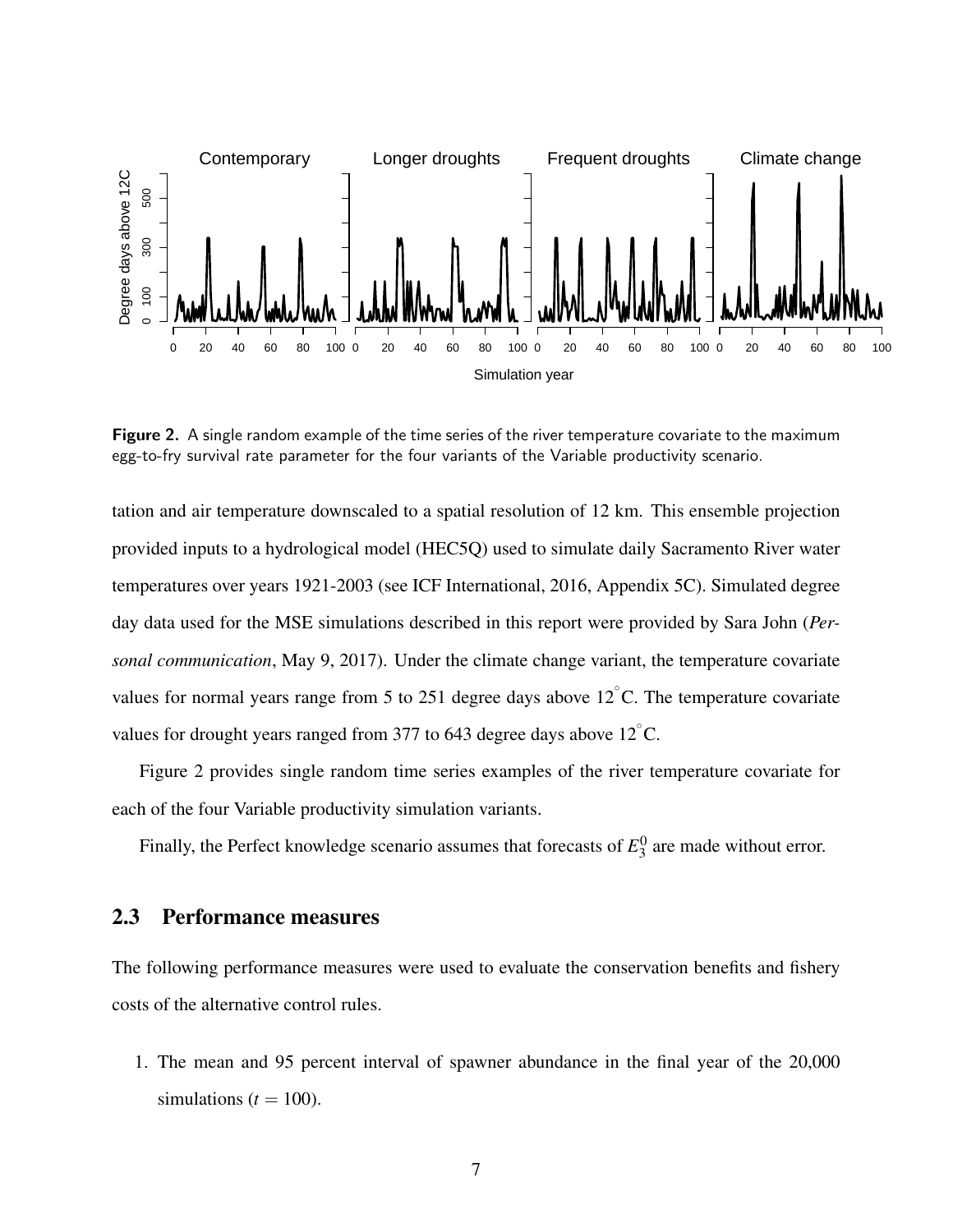- 2. The proportion of simulations that resulted in a moderate or high risk of extinction for the population size criterion (Lindley et al., 2007). A moderate risk of extinction for this criterion results when the three-year sum of escapement (*S*) is less than or equal to 2,500, but greater than 250. A high risk of extinction for this criterion results when *S* is less than or equal to 250 fish.
- 3. The proportion of simulations that resulted in a moderate or high risk of extinction for the catastrophe criterion (Lindley et al., 2007). The catastrophe criterion ascribes extinction risk on the basis of generational changes in population size. A moderate risk of extinction occurs if there is at least one decline in population size between 50 and 90 percent over the last seven non-overlapping generations. A high risk of extinction occurs if there is at least one decline in population size greater than or equal to 90 percent over the last seven non-overlapping generations. See Winship et al. (2012) for details regarding how this criterion is defined.
- 4. The proportion of instances across all simulations in years  $30 \le t \le 99$  where the control rule specified age-3 impact rate was greater than or equal to 0.20. We also calculate the proportion of instances in years  $30 \le t \le 99$  that fell into allowable impact rates bins to evaluate the degree of the constraint to fisheries when the impact rate is reduced below the maximum level of 0.20.
- 5. The mean and 95 percent interval of the realized age-3 impact rate in years  $30 \le t \le 99$ . The proportion of instances in years  $30 \le t \le 99$ , falling into impact rates bins was also calculated.
- 6. The minimum number of spawners for each control rule across all simulations in years  $31 \le$  $t \leq 100$ .
- 7. The conditional response to a spawner abundance less than or equal to a threshold level of 100 fish. The geometric mean of spawners was computed over the three years following an escapement at or below the threshold.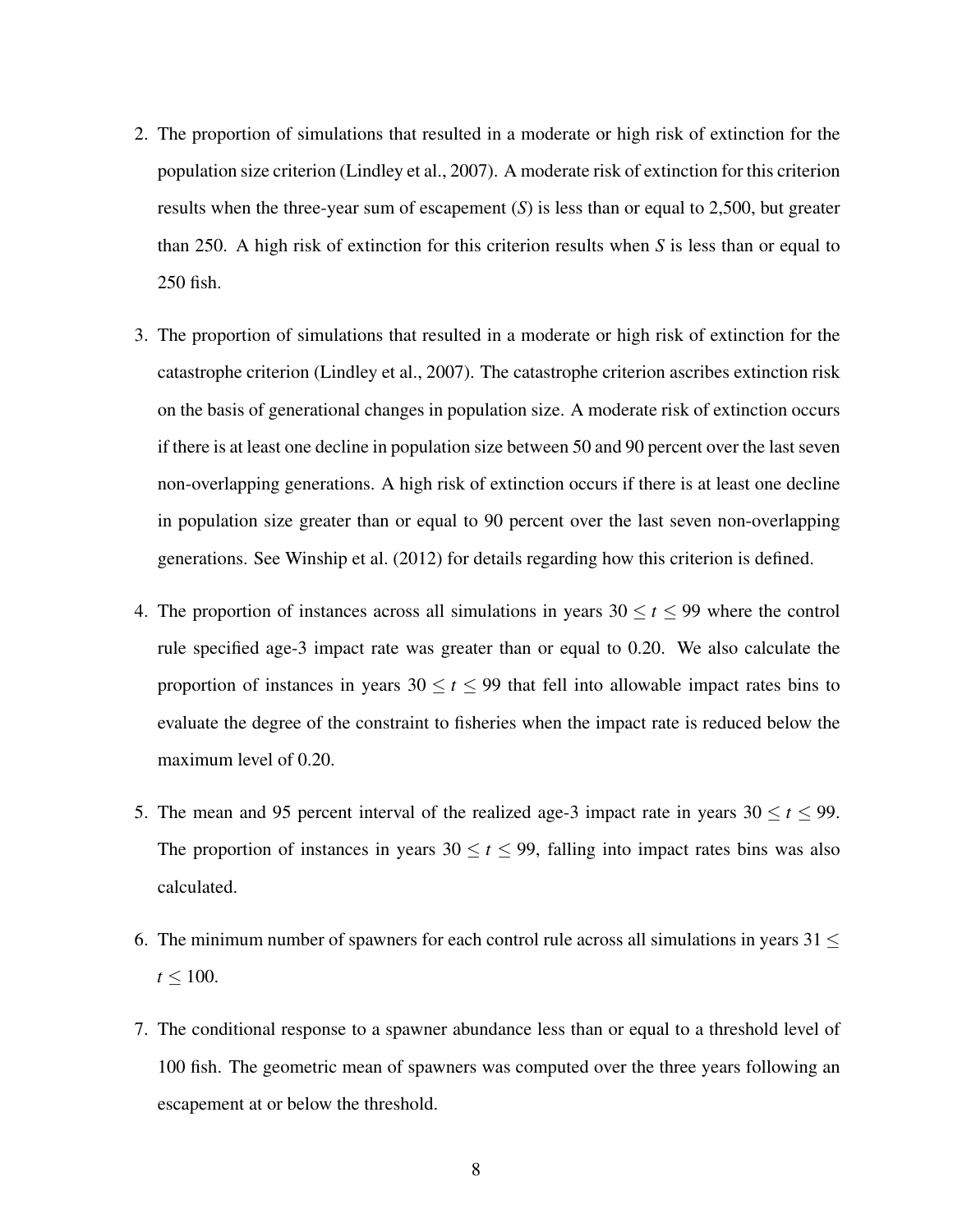# 3 Results

Under the Base scenario, the mean number of spawners in the absence of fishing (control rule 1) was approximately 11,000 fish, while under control rules 3–9, mean spawners ranged from approximately 6,500 to 7,000 fish (Figure 3, Table A-1). Including temporal autocorrelation in the juvenile survival rates did not have a large effect on mean spawner levels relative to the Base case, though variability in the distribution of spawner abundance increased. Variable productivity scenario (contemporary variant) simulations resulted in modestly increased mean abundance relative to the Base case. This result is due to the details of how productivity varies over time in the model. For non-drought years, the productivity is higher than the Base case; the Base case assumes a constant temperature covariate of 69 degree days above 12 $^{\circ}$ C, while the mean temperature covariate in non-drought years is 35 degree days above  $12^{\circ}$ C (lower values of the temperature covariate beget higher productivity–see Figure 1 in O'Farrell, 2017a). When  $E_3^0$  $\frac{0}{3}$  is known exactly, the mean and variability in the number of spawners was similar to the Base scenario.

With regard to extinction risk for the population size criterion, the large majority of simulations resulted in a low risk of extinction (Figure 3, Table A-2). There was a much higher incidence of moderate or high risk of extinction for control rule 2 (which is representative of historical impact rates) relative to all other control rules. Under the Autocorrelation scenario, the proportion of simulations with moderate or high risk of extinction was substantially higher than the Base case. This result likely comes from runs of low or high escapement driven by temporal autocorrelation in the juvenile survival rate. There is some contrast in extinction risk among the abundance-based control rules (4–9) for the Autocorrelation scenario, with control rule 4 having the highest risk and control rule 8 having the lowest risk. For the Variable productivity and Perfect knowledge scenarios the proportion of simulations resulting in moderate or high risks of extinction were very similar to the Base case and there was little contrast among the abundance-based control rules.

For the catastrophe criterion, there was very little difference in extinction risk between the nine control rules under each of the scenarios. (Figure 3, Table A-3). However, there was a slightly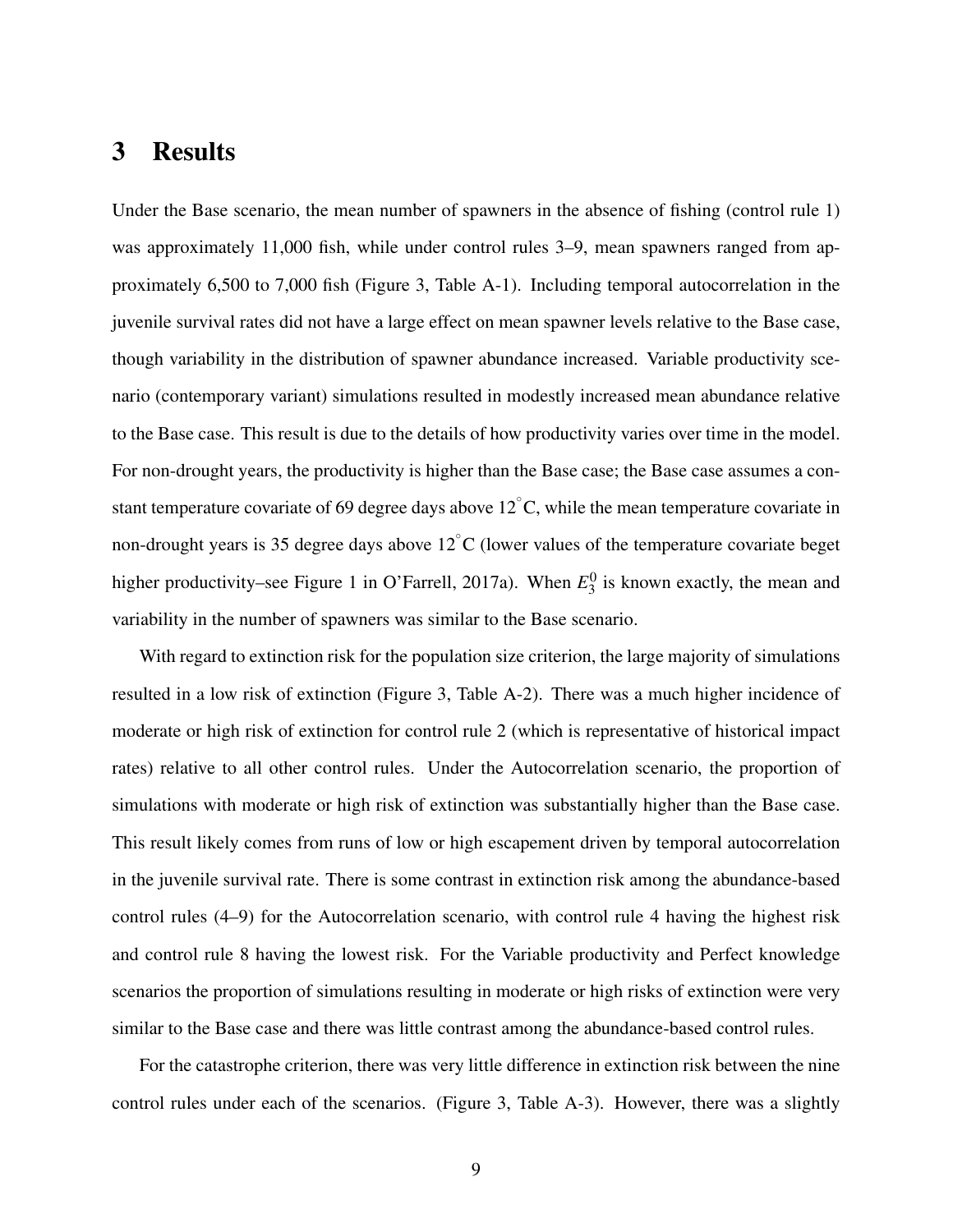increased incidence of moderate or high risk of extinction for the Autocorrelation and Variable productivity scenarios relative to the Base and Perfect knowledge scenarios.

The proportion of simulations where the control rule specified impact rate was at least 0.20 varied substantially between control rules across all four scenarios (Figure 3, Table A-4). For control rules 4–6, impact rates were specified at the maximum level of 20 percent for a high proportion of the simulations. In contrast, impact rates were scaled back much more frequently for control rules 7–9. The degree to which impact rates were reduced was quite variable among the abundance-based control rules, reflecting their respective shapes. For example, when the allowable impact rate for control rule 6 is reduced below 0.20, it is most frequently reduced to zero. Whereas for control rule 9, when the allowable impact rate is reduced below 0.20, it is most frequently reduced to a level between 0.10 and 0.20 (Table A-4). Overall, impact rates were reduced below 0.20 most frequently under the Autocorrelation and Perfect knowledge scenarios.

Mean realized impact rates were generally similar across control rules 3–9 regardless of whether demographic stochasticity was accounted for. While control rules 7–9 have impact rates scaled back much more frequently than control rules 4–6, this led to moderate differences in realized impact rates (Figure 3, Table A-5). Of note, the lower bound of the 95 percent intervals of the *i*<sub>3</sub> distribution extends to lower values for the Autocorrelation and Perfect knowledge scenarios relative to the Base scenario.

Results presented in Figure 3 and Tables A-1 through A-5 are a product of simulations where control rules were informed by the median of the  $E_3^0$  $\frac{0}{3}$  forecast distribution. However, results of the abundance forecast analysis presented at the November 2016 PFMC meeting suggested similar forecast performance when the median or mode of the forecast distribution was compared to postseason estimates. Figure 4 displays the distribution of spawner abundance and allowable age-3 impact rates when the median and mode of the forecast distribution are used as control rule inputs, and compares these distributions to distributions where the "true" *E* 0  $\frac{0}{3}$  is the control rule input. With regard to the distribution of spawner abundance, there are nearly imperceptible visual differences between the shape of the distributions. In contrast, allowable impact rates are lower when the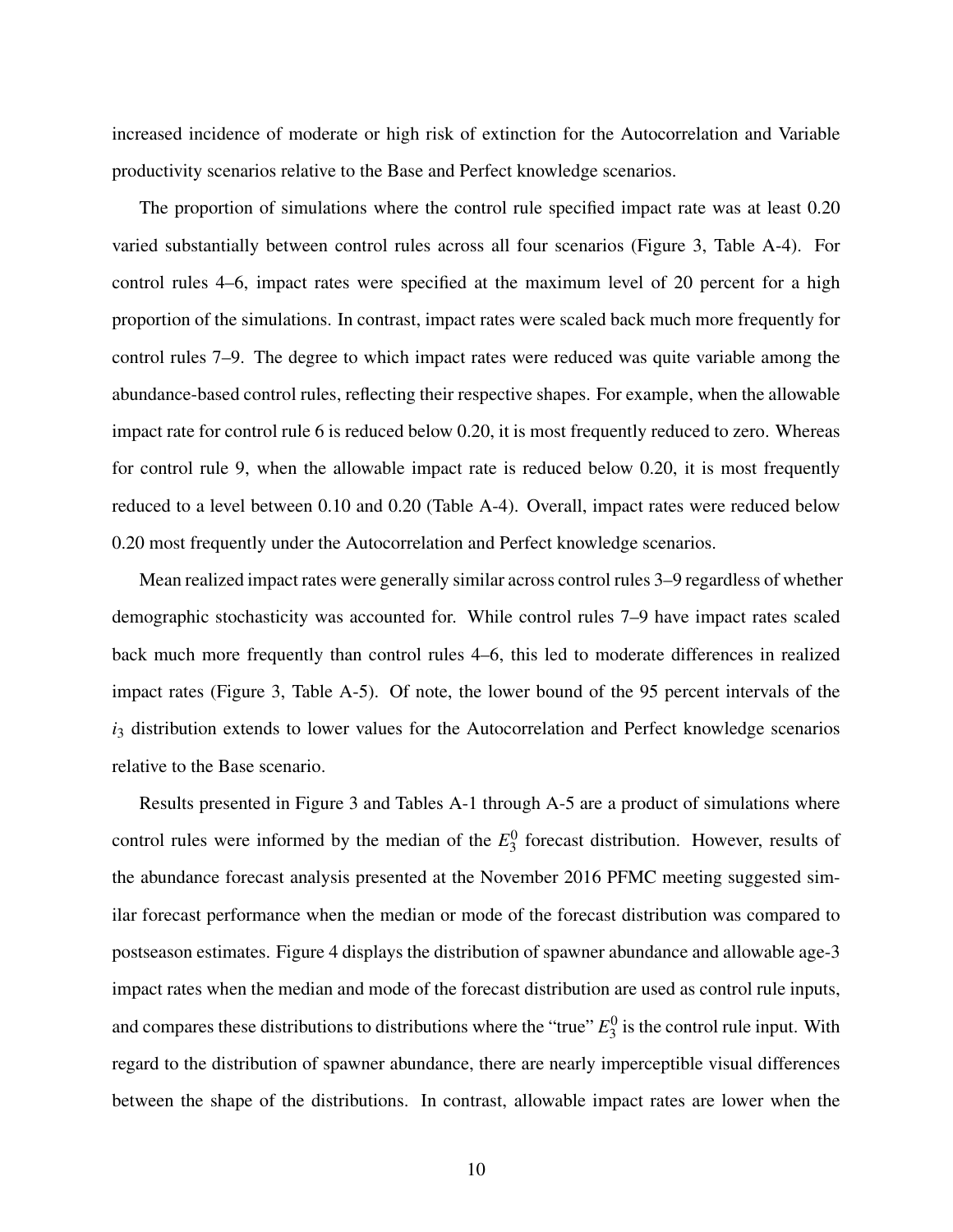

Figure 3. Performance measures evaluated for each of the nine control rules and four scenarios. For "Spawners" and "Realized age-3 impact rate" the circles represent mean values and vertical lines denote the 95 percent intervals of the distribution. Circles for the other performance measures denote point estimates. The "Age-3 impact rate" performance measure denotes the allowable impact rate specified by the control rule. The "Realized age-3 impact rate" is the rate experienced by the population after accounting for implementation error (open circles) and demographic stochasticity (DS, filled circles).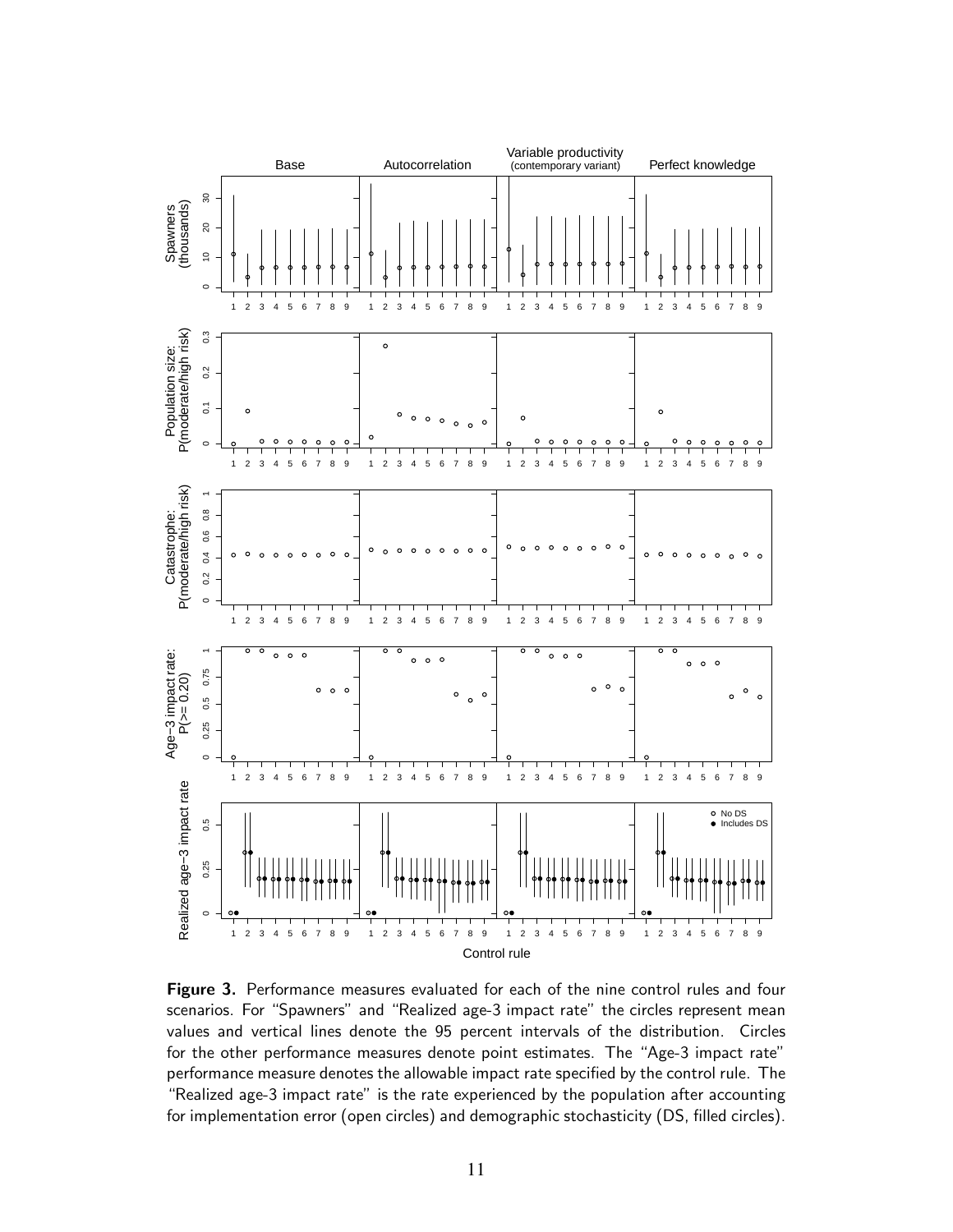

Figure 4. Distributions of the number of spawners and the allowable impact rates for control rules 4–7 and 9 when the input variable for these control rule were the median (med.) and mode of the  $E_3^0$  forecast distribution, and the true value of  $E_3^0$ . White circles denote the medians of the distributions, thick bars represent the interquartile range, and thin bars are 1.5 times the interquartile range.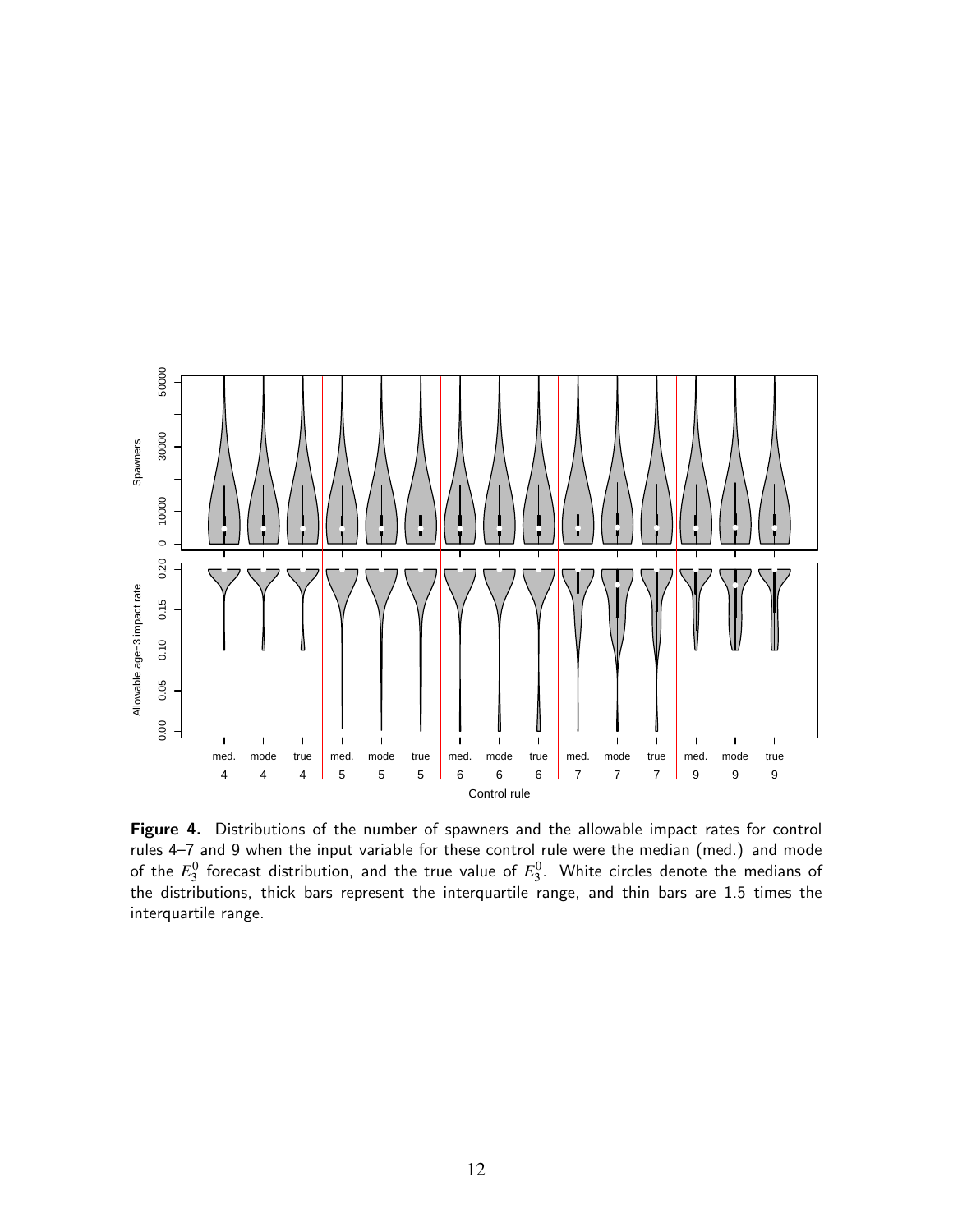mode of the  $E_3^0$  $\frac{0}{3}$  distribution is used as the control rule input instead of the median. The median of the allowable impact rate distribution is always  $0.20$  for the cases when the median and known  $E_3^0$ 3 values are control rule inputs, while for control rules 7 and 9, the median of the allowable impact rate distribution is lower than 0.20 when the mode of the  $E_3^0$  $\frac{0}{3}$  distribution is the control rule input variable. These results suggest that use of the mode of the  $E_3^0$  $\frac{0}{3}$  forecast distribution would result in more fishery constraints for control rules 7 and 9 relative to the case when the median of the forecast distribution were used and the case where  $E_3^0$  was known without error. Results were similar for control rules 4–6, with the exception that the case where  $E_3^0$  $\frac{0}{3}$  is known with out error results in similar or greater fishery constraints than the case where the mode of the forecast distribution was used to as the input variable to the control rules.

The effect of longer droughts, more frequent droughts, and more intense droughts was to increase extinction risk based on the population size criterion (Figure 5). The largest increase in extinction risk resulted from the Longer droughts and Climate change variants. There was some contrast between the abundance-based control rules, where control rules 7–9, and in some cases control rule 6, resulted in lower incidence of moderate or high risk of extinction relative to control rules 4 and 5. Fisheries were more constrained for the Longer droughts, Frequent droughts, and Climate change variants relative to the Contemporary case. There was a substantial difference in the frequency and magnitude of allowable impact rate reductions between control rules 4–6 and 7–9 for each variant, though the magnitude differed across variants.

The distribution of the minimum number of spawners over the 20,000 simulations differed little among control rules 3–9 (Figure 6). Unsurprisingly, the highest levels of the minimum number of spawners occurred under control rule 1 (no fishing) while the lowest levels occurred under control rule 2 (historical fishing). Under the Base, Autocorrelation, and Variable productivity scenarios, there were only small visible differences in minimum spawners across control rules 3–9. There were more notable differences between these control rules when abundance was known without error. Overall, the lowest number of minimum spawners occurred for the Autocorrelation scenario.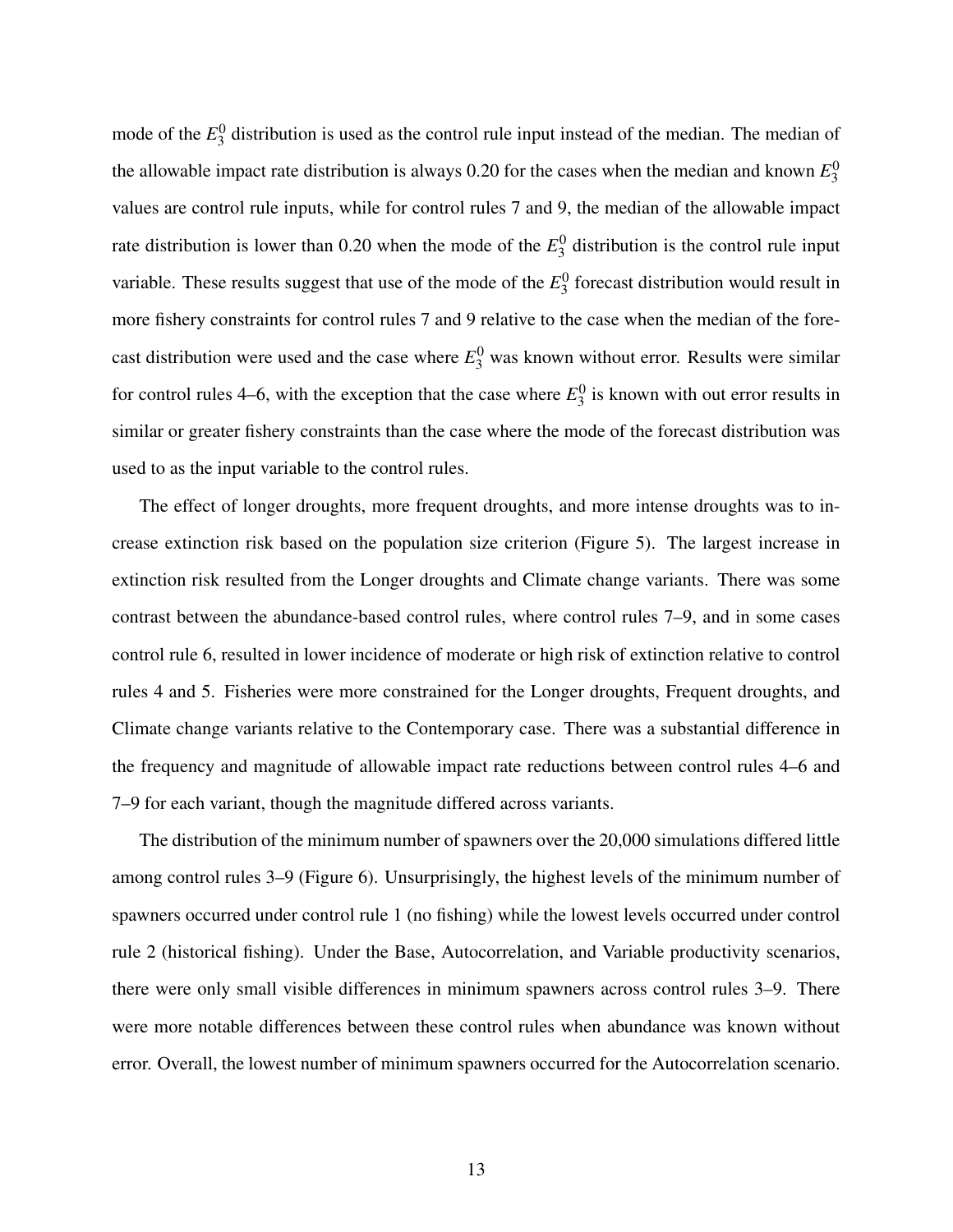

Figure 5. Proportion of simulations resulting in a moderate or high risk of extinction for the population size criterion (top panel) and allowable age-3 impact rates (bottom panel) for the four variants of the Variable productivity scenario.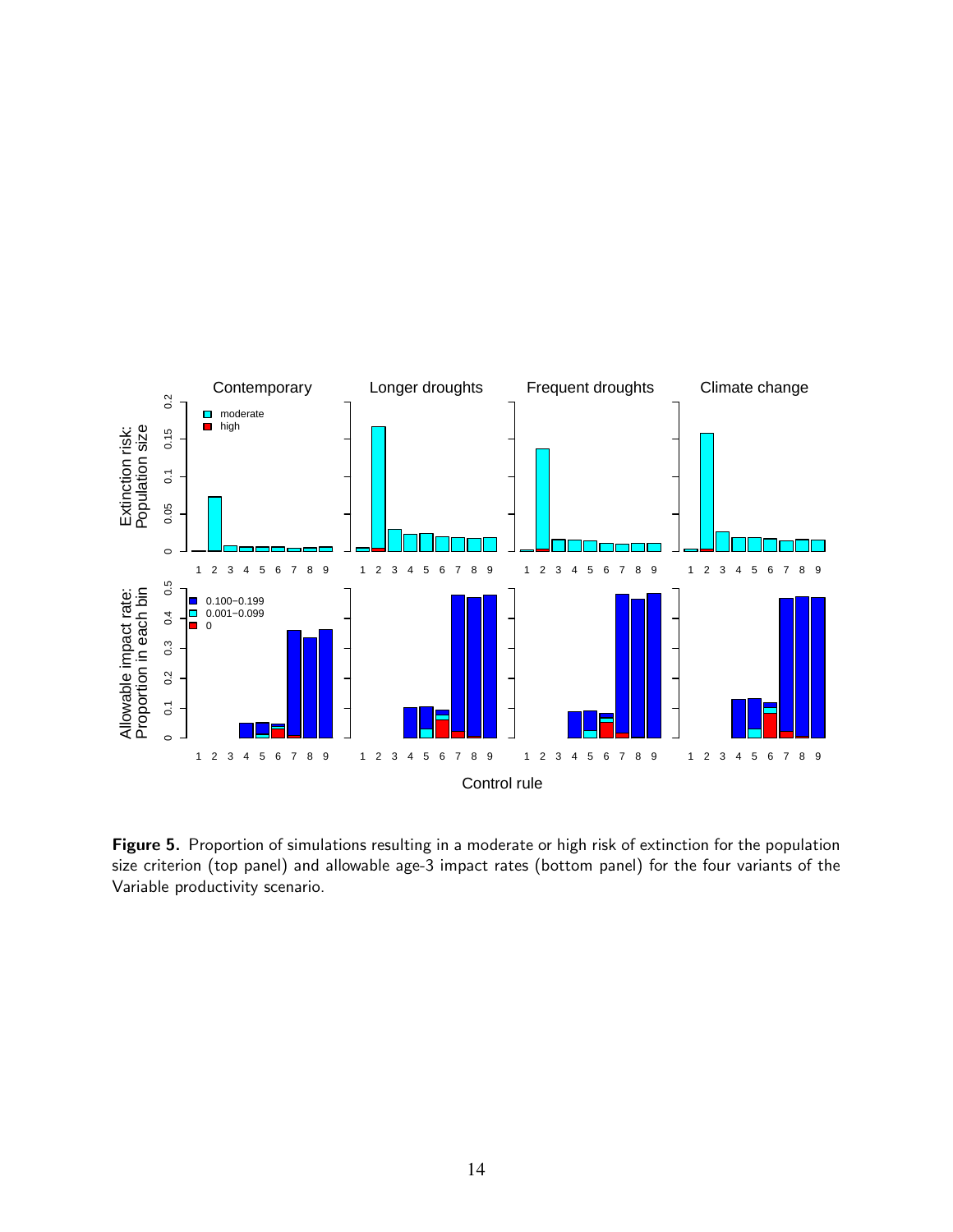

Figure 6. Distributions of the minimum number of spawners observed under each of the nine control rules and four simulation scenarios.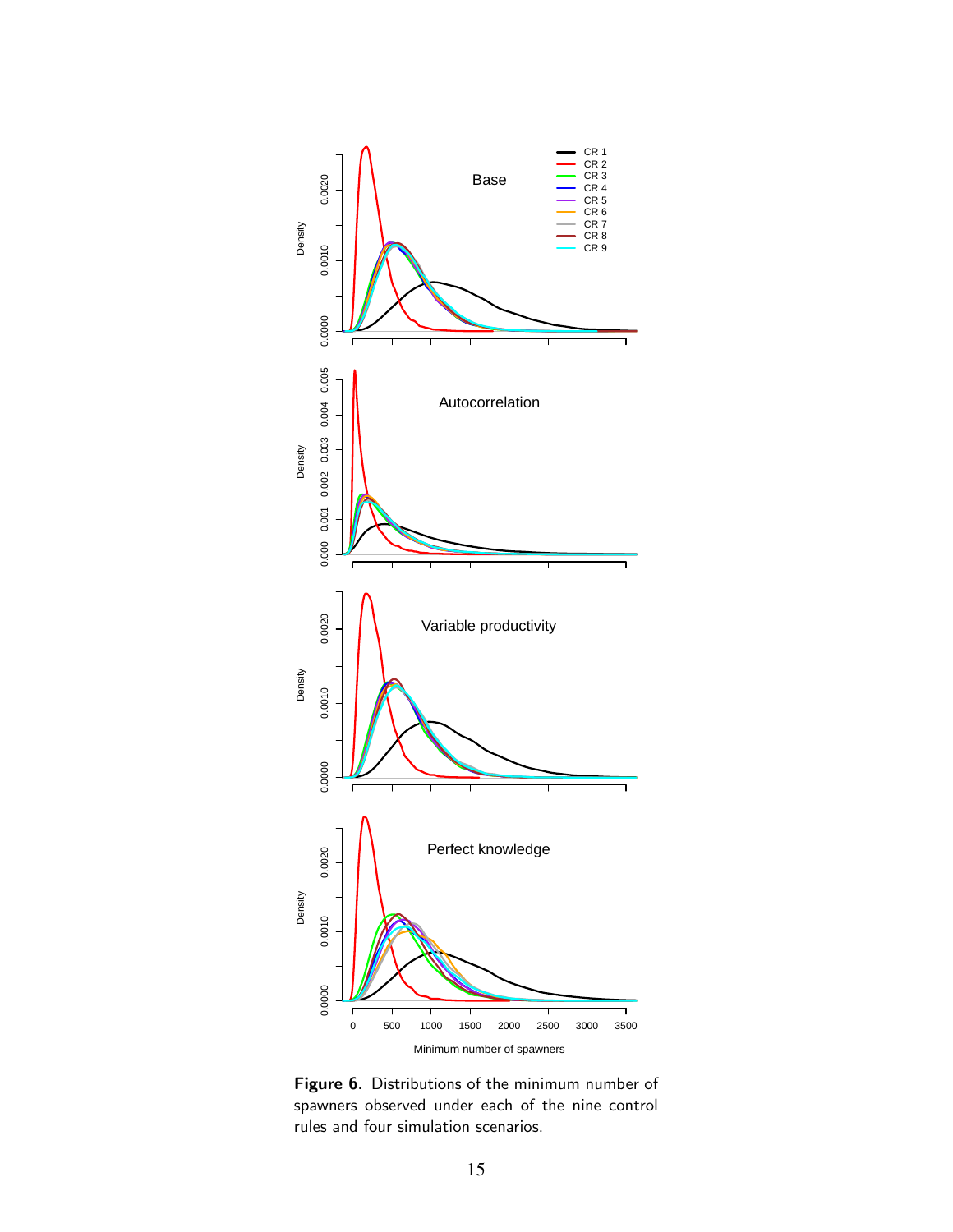If the simulated number of spawners fell to 100 fish or less, the geometric mean of spawners over the following three years tended to be greater than 100 fish (Figure 7). An exception to this occurred for the Autcorrelation scenario, where the median of the geometric mean response for control rule 2 was < 100. For abundance-based control rules, there was little contrast between the conditional response. For the Autocorrelation scenario, there were a substantial number of instances when the number of spawners was  $\leq 100$  fish under all control rules. There were small differences in the median of the geometric mean response over control rules 4–9. For the other scenarios there were far fewer instances where spawners fell below the threshold, which likely contributed to the variable geometric mean responses. A coherent pattern in the response to crossing a low spawner threshold was not readily apparent.

### 4 Discussion

This report describes results of MSE simulations aimed at evaluating the trade offs between conservation and fishery outcomes for a variety of impact rate control rules. Results described here are consistent with those presented in O'Farrell (2017b) and at the April 2017 PFMC meeting. Base simulations have been confronted with an expanded series of alternative scenarios to evaluate the robustness of results to model selection.

Simulation results suggest modest differences between the abundance-based control rules in terms of the mean number of spawners and extinction risk for the population size and catastrophe criteria. Mean spawner levels for control rules 7–9 exceeded mean levels for control rules 4– 6 consistently, but by a relatively small amount (Table A-1). There were, however, substantial differences between the abundance-based control rules in terms of the frequency and magnitude that the allowable age-3 impact rate was reduced from the maximum level of 0.20. The allowable impact rate was specified to be 0.20 in a much smaller proportion of simulations for control rules 7–9. This result is intuitive as control rules 7–9 begin reducing the allowable impact rate at much higher abundance levels than control rules 4–6.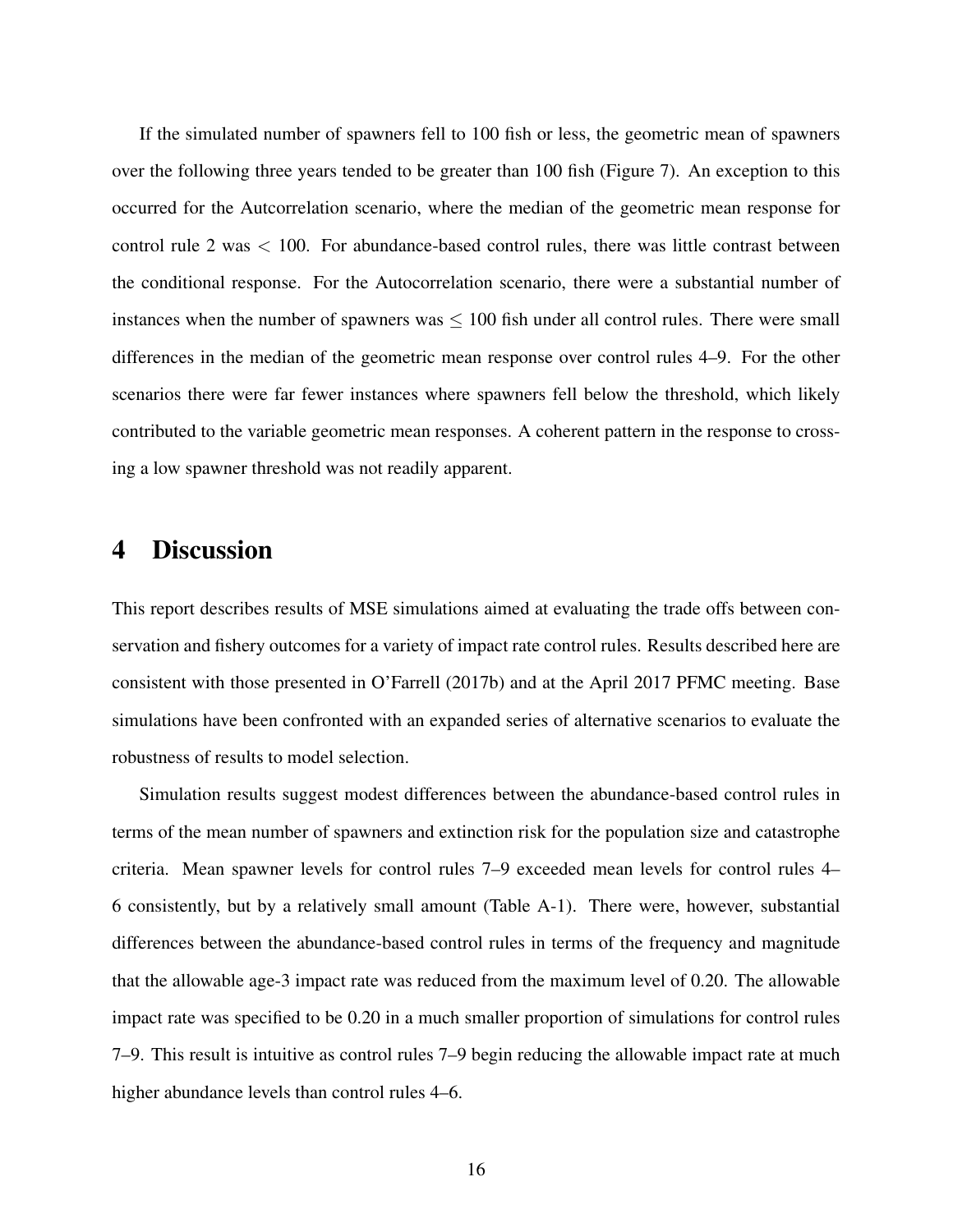





123456789 Control rule Figure 7. Boxplots summarizing the distribution of the geometric means of spawners computed over the three years following a simulated spawner level of  $\leq$  100 fish. Numbers above the boxplots denote the number of geometric means contributing to the boxplot (the number of instances when simulated escapement was  $\leq 100$  fish). Horizontal lines indicate the 100 fish threshold. Note differing y-axis scale for the Autocorrelation scenario.

 $\circ$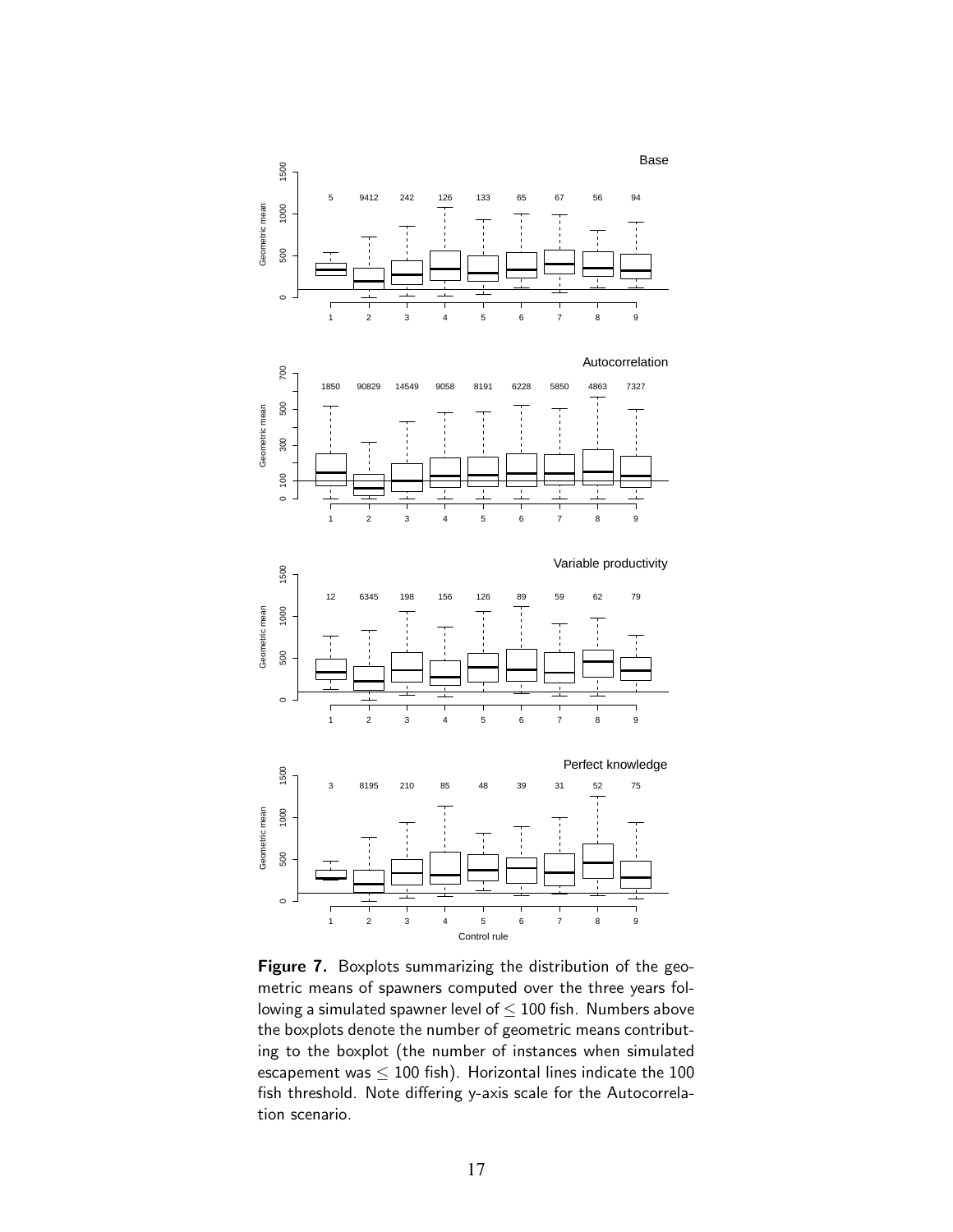Challenging the winter Chinook population with more difficult environments and thus longer, more frequent, and larger scale reductions in productivity predictably resulted in higher extinction risks and larger reductions in the allowable impact rate. It also resulted in small but notable levels in contrast in extinction risk between the abundance-based control rules, with control rules 7–9 (and occasionally 6) having lower risk than control rules 4 and 5.

Results from the perfect knowledge of  $E_3^0$  $\frac{0}{3}$  scenario suggest that there is limited ability to reduce extinction risks by employing very accurate abundance forecasts. Highly accurate abundance forecasts would result in more frequent reductions in the allowable impact rate, though nearly equivalent mean spawner levels and incidence of high or moderate risk of extinction for the population size and catastrophe criteria. The choice of using the median or mode to characterize the central tendency of the abundance forecast distribution has little effect on the distribution of spawners but does have some bearing on fishery constraints. For control rules 7 and 9, the shape of the allowable impact rate distribution for the median case is a better approximation of the true case (impact rate distribution resulting from perfect abundance forecasts) than when the mode of the forecast distribution is used as the control rule input variable. In particular, the median of the impact rate distributions is 0.20 for both the median and true cases while it is less than 0.20 for the mode case. Impact rate distributions are similar across the three cases for control rules 4–6. We therefore recommend use of the median of the forecast distribution as the input variable for the control rules.

### 5 Acknowledgments

The Workgroup would like to thank Arliss Winship for the development of the initial MSE model that has been adapted for this application, and Noble Hendrix who was instrumental in the development of the SRWC abundance forecasting approach. We also appreciate the feedback on this and previous work provided by the Council, the Scientific and Statistical Committee, the Salmon Advisory Subpanel, and the Salmon Technical Team.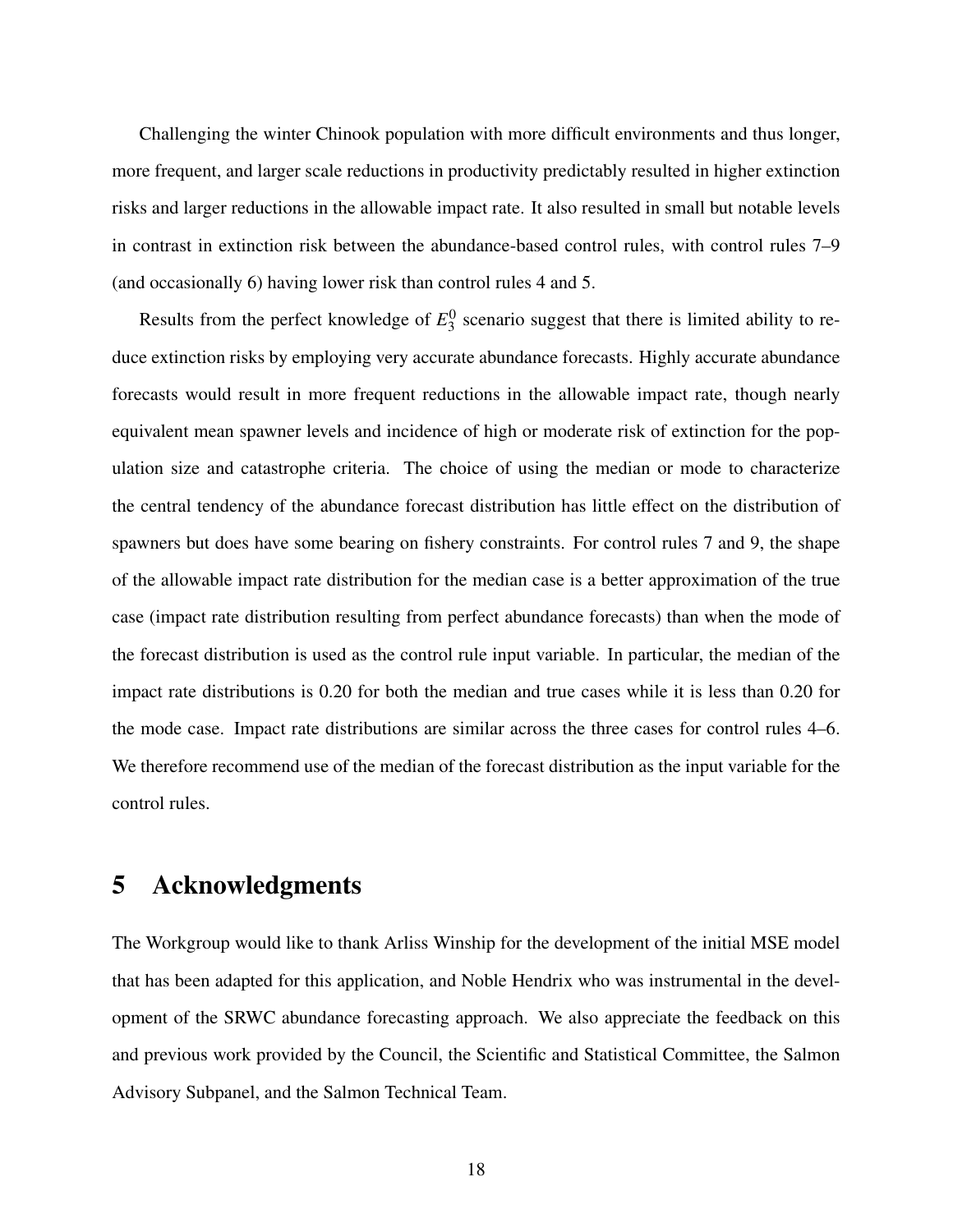# References

- DWR (2015). California's most significant droughts: comparing historical and recent conditions. State of California, Department of Water Resources, February 2015.
- ICF International (2016). Biological Assessment for the California WaterFix. January. (ICF 00237.15.) Sacramento, CA. Prepared for United States Department of the Interior, Bureau of Reclamation, Sacramento, CA.
- IPCC (2007). Climate Change 2007: Synthesis Report. Contribution of Working Groups I, II and III to the Fourth Assessment Report of the Intergovernmental Panel on Climate Change [Core Writing Team, Pachauri, R.K and Reisinger, A.(eds.)]. IPCC, Geneva, Switzerland, 104 pp.
- Lindley, S. T., R. S. Schick, E. Mora, P. B. Adams, J. J. Anderson, S. Greene, C. Hanson, B. P. May, D. R. McEwan, R. B. MacFarlane, C. Swanson, and J. G. Williams (2007). Framework for assessing viability of threatened and endangered Chinook salmon and steelhead in the Sacramento-San Joaquin Basin. *San Francisco Estuary and Watershed Science 5*, 1–26.
- O'Farrell, M., N. Hendrix, and M. Mohr (2016). An evaluation of preseason abundance forecasts for Sacramento River winter Chinook salmon. Report prepared for the 2016 PFMC Salmon Methodology Review. http://www.pcouncil.org/wp-content/uploads/ 2016/10/D2\_Att1\_SRWC\_forecast\_rev\_doc\_Oct032016\_NOV2016BB.pdf.
- O'Farrell, M. R. (2017a). MSE methods supplementary material. Report prepared for the Council and advisory bodies. http://www.pcouncil.org/wp-content/uploads/2017/03/E1a\_ SRWCW\_Rpt2\_MSE\_MethodsAPR2017BB.pdf.
- O'Farrell, M. R. (2017b). Preliminary evaluation of alternative Sacramento River winter Chinook salmon control rules. Report prepared for the Council and advisory bodies. http://www.pcouncil.org/wp-content/uploads/2017/03/E1a\_SRWCW\_ Rpt1\_prelim\_MSE\_APR2017BB.pdf.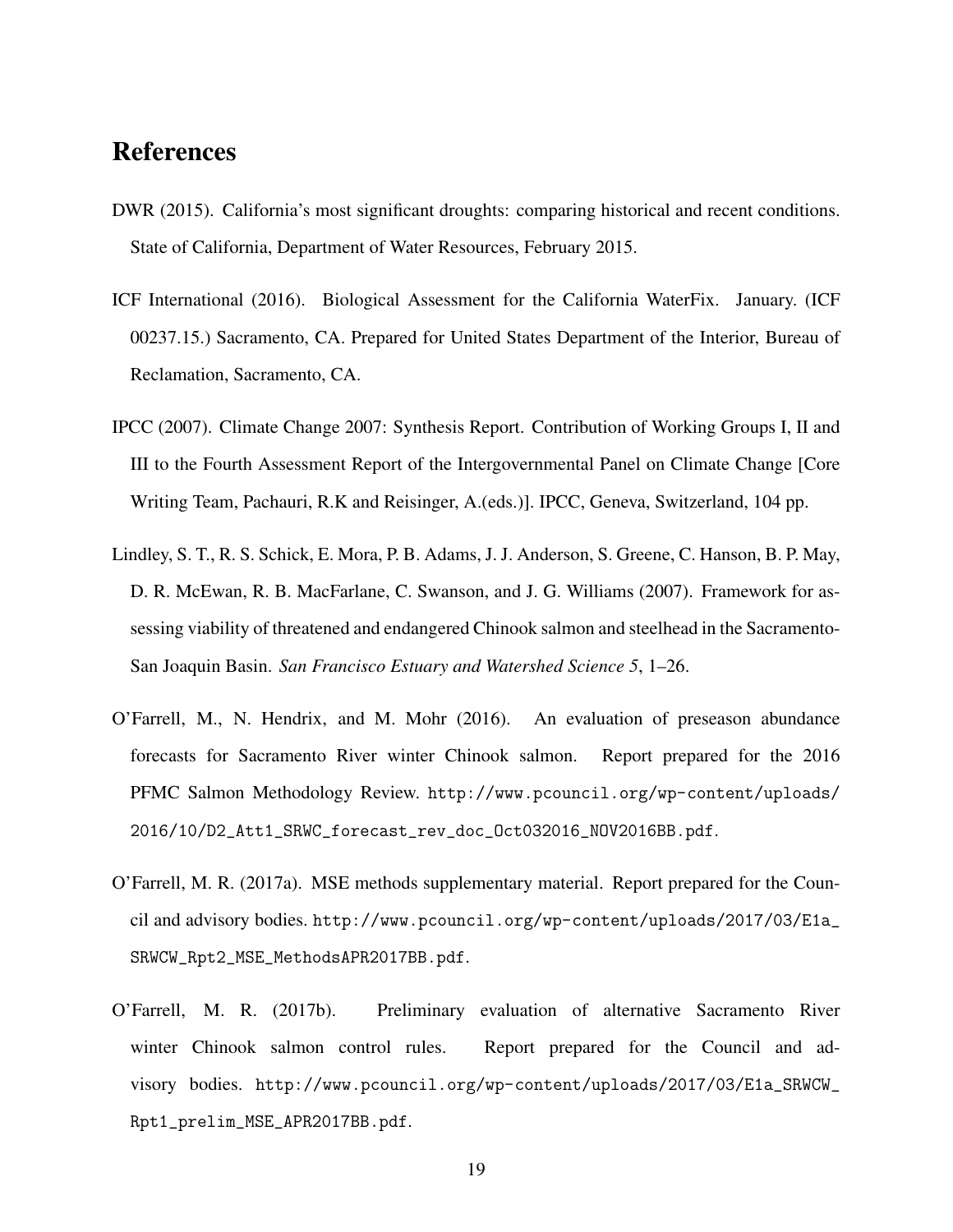- O'Farrell, M. R., M. S. Mohr, A. M. Grover, and W. H. Satterthwaite (2012). Sacramento River winter Chinook cohort reconstruction: analysis of ocean fishery impacts. U.S. Dept. Commer., NOAA Tech. Memo. NOAA-TM-NMFS-SWFSC-491, 68p.
- O'Farrell, M. R. and W. H. Satterthwaite (2015). Inferred historical fishing mortality rates for an endangered population of Chinook salmon (*Oncorhynchus tshawytscha*). *Fishery Bulletin 113*, 341–351. doi: 10.7755/FB.113.3.9.
- Winship, A. J., M. R. O'Farrell, and M. S. Mohr (2012). Management Strategy Evaluation for Sacramento River winter Chinook salmon. Report to the Southwest Region, NMFS.
- Winship, A. J., M. R. O'Farrell, and M. S. Mohr (2013). Management strategy evaluation applied to the conservation of an endangered population subject to incidental take. *Biological Conservation 158*, 155–166. http://dx.doi.org/10.1016/j.biocon.2012.08.031.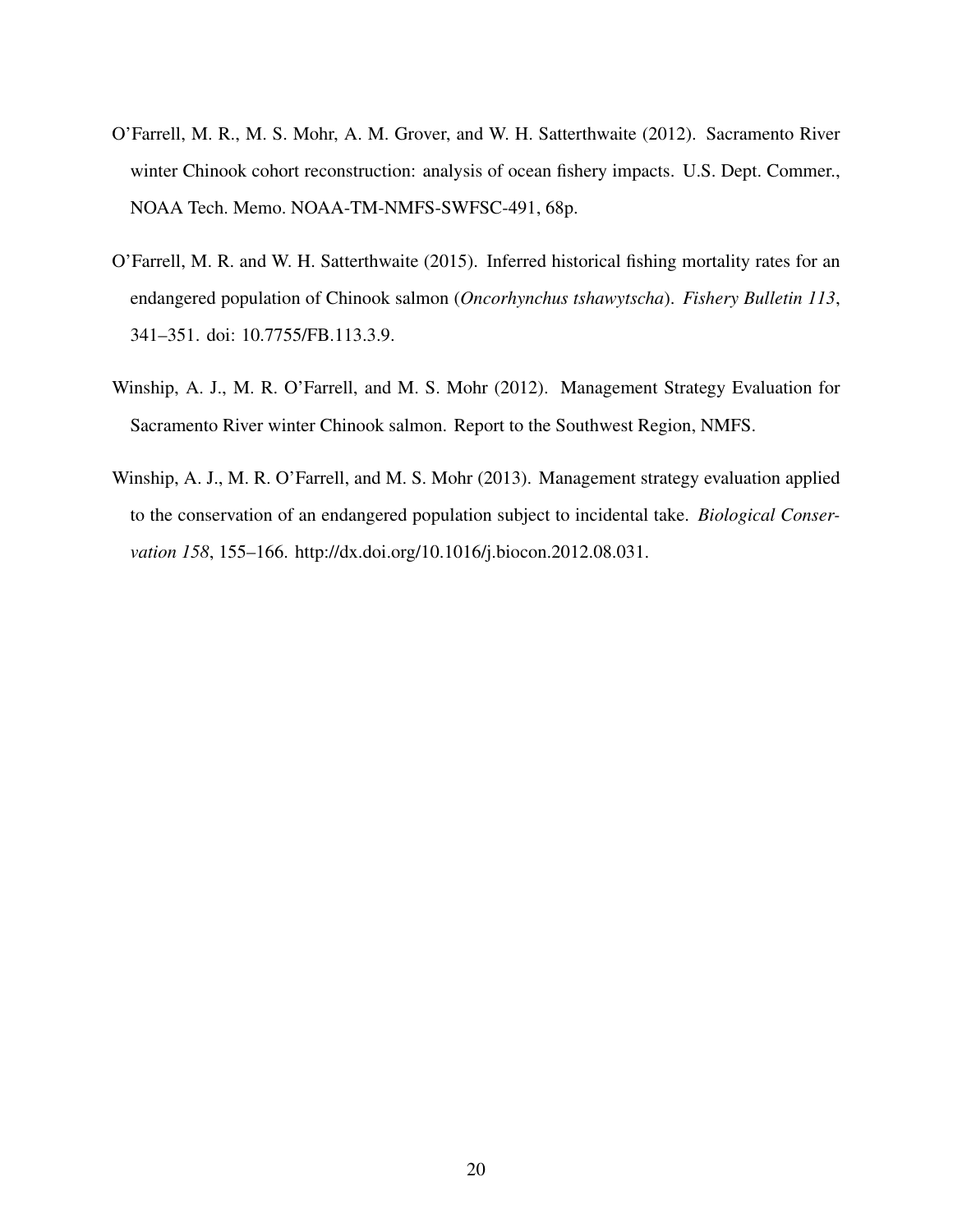# Appendix A Tabular results

This appendix provides tabular results summarizing the MSE results that contributed to Figure 3. Table A-1 displays mean spawner abundance for each control rule and scenario combination. Table A-2 reports the proportion of simulations resulting in low, moderate, and high risk of extinction for the population size criterion (Lindley et al., 2007). Table A-3 reports the proportion of simulations resulting in low, moderate, and high risk of extinction for the catastrophe extinction risk criterion (Lindley et al., 2007). Table A-4 reports the proportion of instances across all simulations in years  $30 \le t \le 99$  where the control rule specified age-3 impact rate fell into one of four bins. Table A-5 is equivalent to Table A-4 except results are presented for the impact rate realized by the simulated population.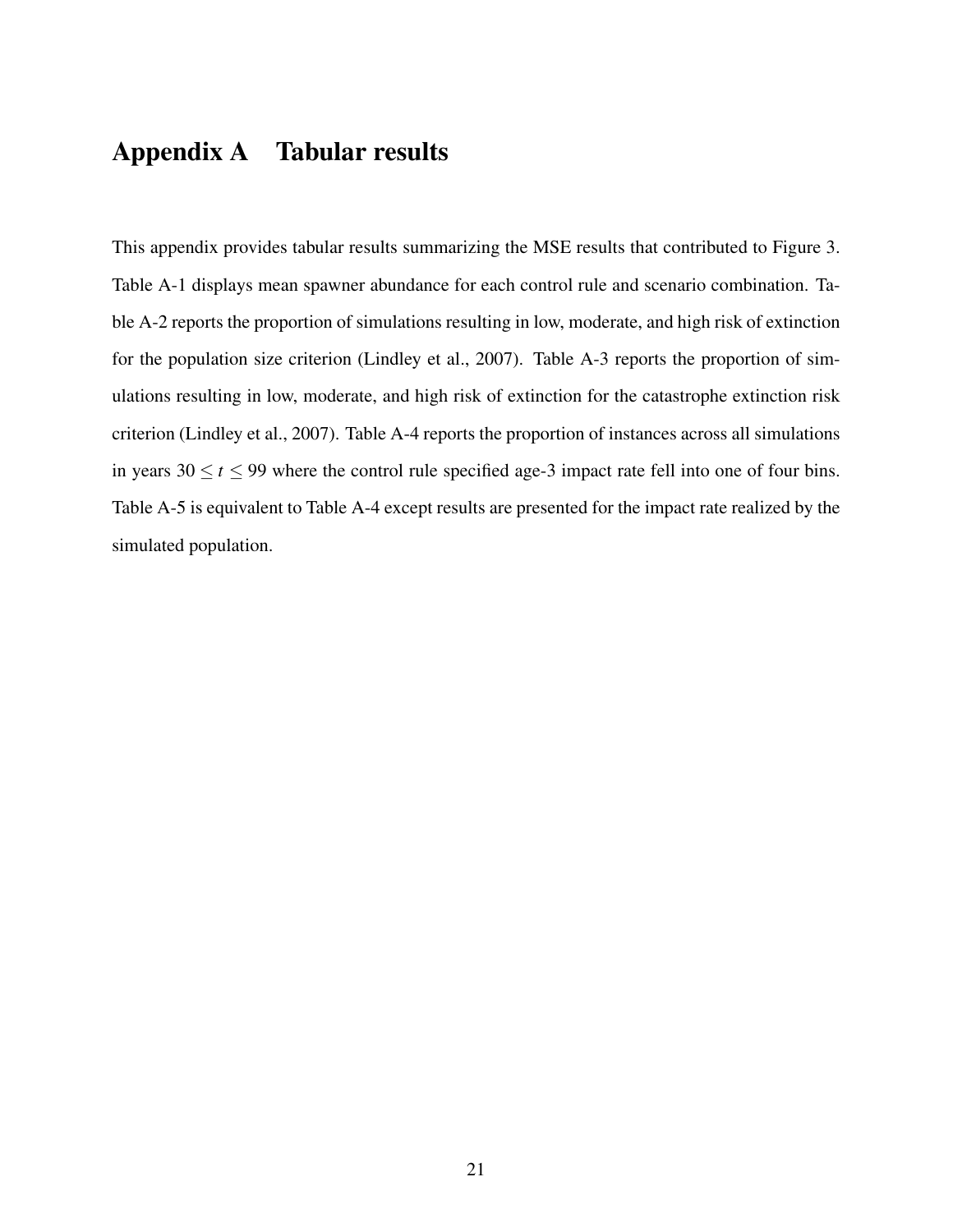Table A-1. Mean spawner abundance across control rules and scenarios. Scenario abbreviations include AC: Autocorrelation, VP: Variable productivity, and PK: Perfect knowledge.

|              |       |       | Scenario |       |
|--------------|-------|-------|----------|-------|
| Control rule | Base  | AC.   | VP       | РK    |
| 1            | 11241 | 11369 | 12847    | 11459 |
| 2            | 3488  | 3365  | 4271     | 3482  |
| 3            | 6632  | 6612  | 7811     | 6616  |
| 4            | 6754  | 6793  | 7893     | 6735  |
| 5            | 6716  | 6727  | 7787     | 6823  |
| 6            | 6731  | 6916  | 7882     | 6915  |
| 7            | 6900  | 7031  | 8015     | 7115  |
| 8            | 6935  | 7186  | 7910     | 6912  |
| g            | 6840  | 7014  | 8058     | 7101  |

Table A-2. Proportion of simulations resulting in high, moderate, and low risk of extinction for the populations size criterion across control rules and scenarios. Scenario abbreviations include AC: Autocorrelation, VP: Variable productivity, and PK: Perfect knowledge.

|              |       | Base  |       |       | AC    |       |       | VP    |       |       | РK    |       |
|--------------|-------|-------|-------|-------|-------|-------|-------|-------|-------|-------|-------|-------|
| Control rule | Low   | Mod   | High  | Low   | Mod   | High  | Low   | Mod   | High  | Low   | Mod   | High  |
|              | 1.000 | 0.000 | 0.000 | 0.981 | 0.019 | 0.000 | 0.999 | 0.001 | 0.000 | 0.999 | 0.001 | 0.000 |
| 2            | 0.907 | 0.091 | 0.002 | 0.724 | 0.224 | 0.052 | 0.927 | 0.072 | 0.001 | 0.909 | 0.090 | 0.001 |
| 3            | 0.992 | 0.008 | 0.000 | 0.917 | 0.079 | 0.005 | 0.992 | 0.008 | 0.000 | 0.991 | 0.009 | 0.000 |
| 4            | 0.992 | 0.008 | 0.000 | 0.927 | 0.070 | 0.003 | 0.994 | 0.006 | 0.000 | 0.995 | 0.005 | 0.000 |
| 5            | 0.994 | 0.006 | 0.000 | 0.930 | 0.068 | 0.002 | 0.994 | 0.006 | 0.000 | 0.995 | 0.005 | 0.000 |
| 6            | 0.994 | 0.006 | 0.000 | 0.934 | 0.064 | 0.002 | 0.994 | 0.006 | 0.000 | 0.997 | 0.003 | 0.000 |
| 7            | 0.995 | 0.005 | 0.000 | 0.943 | 0.056 | 0.001 | 0.996 | 0.004 | 0.000 | 0.997 | 0.003 | 0.000 |
| 8            | 0.996 | 0.004 | 0.000 | 0.948 | 0.051 | 0.001 | 0.995 | 0.005 | 0.000 | 0.996 | 0.004 | 0.000 |
| 9            | 0.994 | 0.006 | 0.000 | 0.939 | 0.059 | 0.002 | 0.994 | 0.006 | 0.000 | 0.996 | 0.004 | 0.000 |

Table A-3. Probability of high, moderate, and low risk of extinction for the catastrophe criterion across control rules and scenarios. Scenario abbreviations include AC: Autocorrelation, VP: Variable productivity, and PK: Perfect knowledge.

|              |       | Base  |       |       | AC    |       |       | VP.   |       |       | РK    |       |
|--------------|-------|-------|-------|-------|-------|-------|-------|-------|-------|-------|-------|-------|
| Control rule | Low   | Mod   | High  | Low   | Mod   | High  | Low   | Mod   | High  | Low   | Mod   | High  |
|              | 0.571 | 0.427 | 0.002 | 0.522 | 0.468 | 0.011 | 0.494 | 0.499 | 0.007 | 0.569 | 0.430 | 0.001 |
| 2            | 0.561 | 0.435 | 0.004 | 0.542 | 0.442 | 0.016 | 0.512 | 0.478 | 0.010 | 0.563 | 0.432 | 0.005 |
| 3            | 0.574 | 0.424 | 0.002 | 0.530 | 0.458 | 0.013 | 0.506 | 0.486 | 0.008 | 0.569 | 0.428 | 0.002 |
| 4            | 0.573 | 0.424 | 0.003 | 0.530 | 0.458 | 0.012 | 0.501 | 0.492 | 0.007 | 0.573 | 0.425 | 0.002 |
| 5            | 0.574 | 0.424 | 0.002 | 0.534 | 0.455 | 0.011 | 0.509 | 0.484 | 0.006 | 0.578 | 0.420 | 0.002 |
| 6            | 0.569 | 0.429 | 0.002 | 0.528 | 0.459 | 0.013 | 0.509 | 0.483 | 0.008 | 0.575 | 0.424 | 0.001 |
| 7            | 0.573 | 0.425 | 0.002 | 0.534 | 0.454 | 0.012 | 0.506 | 0.487 | 0.006 | 0.587 | 0.412 | 0.001 |
| 8            | 0.563 | 0.435 | 0.002 | 0.528 | 0.460 | 0.012 | 0.492 | 0.500 | 0.008 | 0.566 | 0.432 | 0.003 |
| 9            | 0.569 | 0.429 | 0.002 | 0.529 | 0.459 | 0.012 | 0.498 | 0.493 | 0.009 | 0.582 | 0.416 | 0.002 |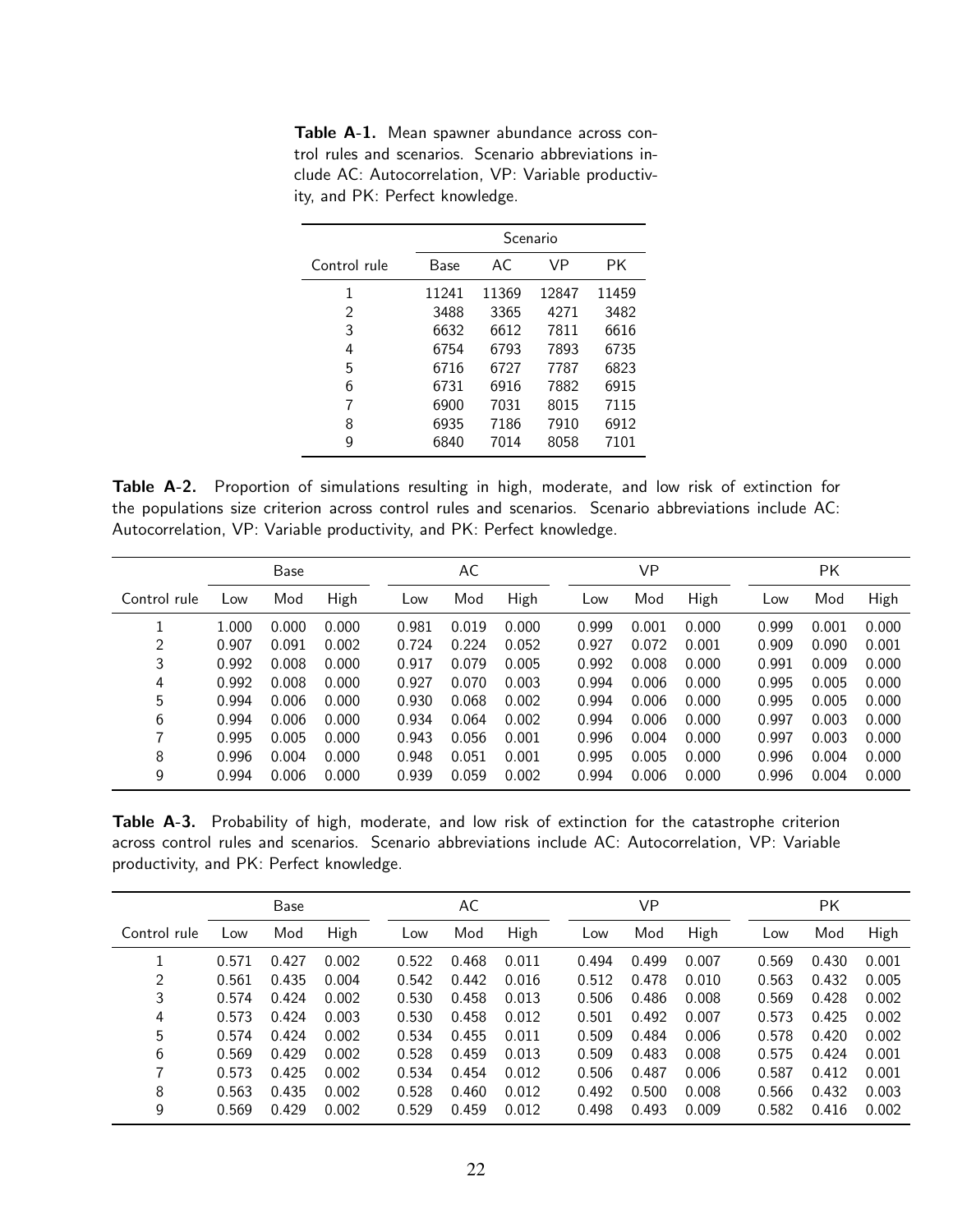| $0 - 0.1$<br>0.2<br>$0.1 - 0.2$<br>$-0.1$<br>0.2<br>$0.1 - 0.2$<br>$0 - 0.1$<br>0<br>0 0 0 0 0 0 0 0 0<br>1 0 0 0 0 0 0 0 0<br>000566006<br>000566666<br>$\frac{2}{3}$<br>$0.1 - 0.2$<br>$0 - 0.1$<br>Control rule |  | <b>Base</b> |  | Q |  | $\overline{\mathbb{S}}$ |  | ¥           |               |
|--------------------------------------------------------------------------------------------------------------------------------------------------------------------------------------------------------------------|--|-------------|--|---|--|-------------------------|--|-------------|---------------|
|                                                                                                                                                                                                                    |  |             |  |   |  |                         |  | $0.1 - 0.2$ | $\frac{2}{3}$ |
|                                                                                                                                                                                                                    |  |             |  |   |  |                         |  |             |               |
|                                                                                                                                                                                                                    |  |             |  |   |  |                         |  |             |               |
|                                                                                                                                                                                                                    |  |             |  |   |  |                         |  |             |               |
|                                                                                                                                                                                                                    |  |             |  |   |  |                         |  |             |               |
|                                                                                                                                                                                                                    |  |             |  |   |  |                         |  |             |               |
|                                                                                                                                                                                                                    |  |             |  |   |  |                         |  |             |               |
|                                                                                                                                                                                                                    |  |             |  |   |  |                         |  |             |               |
|                                                                                                                                                                                                                    |  |             |  |   |  |                         |  |             |               |
|                                                                                                                                                                                                                    |  |             |  |   |  |                         |  |             |               |

**Table A-4.** Proportion of simulations in which the allowable age-3 impact rate falls within the specified bins. Bins include  $i_3 = 0$ ,  $0 < i_3 \le 0.10$ ,  $0.10 < i_3 < 0.20$ , and  $i_3 \ge 0.20$ . Scenario abbreviations include AC **Table A-4.** Proportion of simulations in which the allowable age-3 impact rate falls within the specified bins. Bins include  $i_3 = 0$ ,  $0 < i_3 \leq 0.10$ ,  $\alpha$